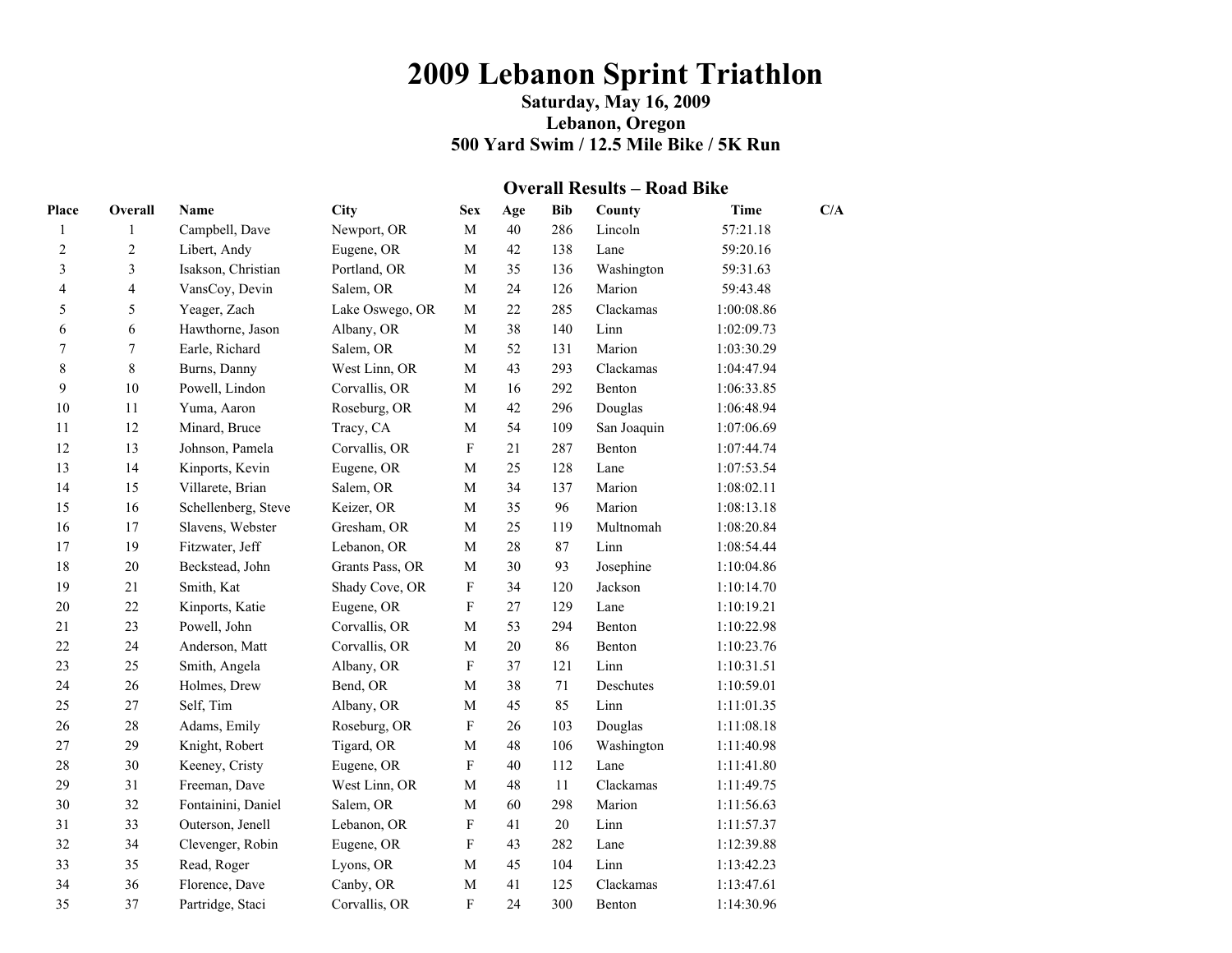| 36     | 38     | Gerritsen, Nick      | Corvallis, OR   | $\mathbf M$               | 24     | 67           | Benton     | 1:14:35.93 |            |
|--------|--------|----------------------|-----------------|---------------------------|--------|--------------|------------|------------|------------|
| 37     | 39     | Simpson, Steve       | Warren, OR      | $\mathbf M$               | 63     | 113          | Columbia   | 1:14:49.26 |            |
| 38     | $40\,$ | Hiaasen, David       | Sweet Home, OR  | $\mathbf M$               | 50     | 105          | Linn       | 1:14:57.02 |            |
| 39     | 41     | Haarberg, Neal       | Portland, OR    | $\mathbf M$               | 34     | 132          | Multnomah  | 1:15:32.89 |            |
| $40\,$ | 42     | Bacigalupi, Jesse    | Roseburg, OR    | $\mathbf M$               | 33     | 102          | Douglas    | 1:15:36.57 |            |
| 41     | 43     | Olafson, Darsy (BJ)  | Keizer, OR      | M                         | 33     | 95           | Marion     | 1:15:47.33 |            |
| $42\,$ | $44\,$ | Taylor, Kathryn      | Albany, OR      | F                         | $27\,$ | 284          | Linn       | 1:16:11.84 |            |
| 43     | 45     | Swensen, Mark        | Lebanon, OR     | M                         | 26     | 74           | Linn       | 1:16:52.64 |            |
| $44\,$ | 47     | Thrower, Ashley      | Portland, OR    | ${\bf F}$                 | 23     | 110          | Multnomah  | 1:17:14.34 |            |
| 45     | 49     | McIlmoil, Caleb      | Lake Oswego, OR | M                         | $27\,$ | 78           | Clackamas  | 1:17:41.87 |            |
| 46     | 50     | Ketcham, Pat         | Corvallis, OR   | $\boldsymbol{\mathrm{F}}$ | 50     | 90           | Benton     | 1:17:55.87 |            |
| $47\,$ | 51     | Hoehne, Dustin       | Salem, OR       | $\mathbf M$               | 44     | 56           | Marion     | 1:18:23.64 |            |
| $48\,$ | 52     | Alden, William       | Albany, OR      | $\mathbf M$               | 61     | 84           | Linn       | 1:18:36.93 |            |
| 49     | 53     | Korala, Ashan        | Corvallis, OR   | M                         | $22\,$ | 101          | Benton     | 1:18:40.54 |            |
| 50     | 54     | Smith, Andy          | sunriver, OR    | $\mathbf M$               | 58     | 75           | Deschutes  | 1:18:52.13 |            |
| 51     | 55     | Hopkins, Dan         | West Linn, OR   | M                         | 37     | 73           | Clackamas  | 1:18:52.15 |            |
| 52     | 56     | Hoffert-Hay, Denise  | Albany, OR      | $\boldsymbol{\mathrm{F}}$ | 34     | 91           | Linn       | 1:18:57.97 |            |
| 53     | 57     | Burns, Angela        | West Linn, OR   | F                         | 33     | 295          | Clackamas  | 1:19:27.41 |            |
| 54     | 58     | Newell, Matt         | Boring, OR      | $\mathbf M$               | 36     | 18           | Clackamas  | 1:19:45.36 | Clydesdale |
| 55     | 59     | Simons, Rich         | Sandy, OR       | $\mathbf M$               | 37     | 124          | Clackamas  | 1:19:55.71 | Clydesdale |
| 56     | 60     | Skukas, Kimberly     | Eugene, OR      | $\mathbf F$               | $26\,$ | 139          | Lane       | 1:19:58.14 |            |
| 57     | 61     | Clark, Dan           | Salem, OR       | M                         | 56     | 76           | Polk       | 1:20:12.37 |            |
| 58     | 62     | Luse, Jared          | Salem, OR       | M                         | 26     | 81           | Marion     | 1:20:27.11 |            |
| 59     | 63     | Rollins, Bryan       | Salem, OR       | M                         | 34     | 123          | Marion     | 1:20:39.20 |            |
| 60     | 64     | Lawrence, Will       | Eugene, OR      | $\mathbf M$               | 31     | $\mathbf{1}$ | Lane       | 1:20:40.25 | Clydesdale |
| 61     | 65     | Vellutini, Adam      | Eugene, OR      | M                         | 32     | 61           | Lane       | 1:21:21.89 |            |
| 62     | 66     | Curtis, Francis      | Salem, OR       | $\mathbf M$               | 46     | 54           | Marion     | 1:21:29.46 |            |
| 63     | 67     | Steen, Bill          | Keizer, OR      | M                         | 53     | $88\,$       | Marion     | 1:21:37.71 |            |
| 64     | 68     | Christopher, Kevin   | Lebanon, OR     | $\mathbf M$               | 44     | $28\,$       | Linn       | 1:21:37.95 |            |
| 65     | $70\,$ | Robinson, Char       | Albany, OR      | F                         | 39     | 122          | Linn       | 1:22:00.15 |            |
| 66     | 71     | Robbins, Fred        | Vancouver, WA   | M                         | 64     | 98           | Clark      | 1:22:02.64 |            |
| 67     | 73     | Sell, Rodney         | Lebanon, OR     | $\mathbf M$               | 55     | 17           | Linn       | 1:22:12.30 |            |
| 68     | 74     | Asleson, Elke-Marion | Albany, OR      | $\mathbf F$               | 57     | 116          | Linn       | 1:22:25.33 |            |
| 69     | $75\,$ | Trowbridge, Nate     | Springfield, OR | M                         | 16     | 45           | Lane       | 1:22:39.66 |            |
| $70\,$ | 76     | French, Derek        | Springfield, OR | $\mathbf M$               | 43     | 41           | Lane       | 1:23:02.51 |            |
| 71     | 77     | Swanson, Nikki       | Eugene, OR      | ${\bf F}$                 | 39     | $72\,$       | Lane       | 1:23:07.93 |            |
| 72     | 79     | Gomez, Fernando      | Beaverton, OR   | $\mathbf M$               | 42     | 8            | Washington | 1:23:20.91 | Clydesdale |
| 73     | $80\,$ | McClain, Rick        | Sherwood, OR    | $\mathbf M$               | 47     | 69           | Washington | 1:23:23.35 |            |
| 74     | 81     | Lupercio, Frank      | Eugene, OR      | $\mathbf M$               | 42     | 60           | Lane       | 1:23:50.15 |            |
| 75     | 82     | Moore, Jonathan      | Vancouver, WA   | $\mathbf M$               | 38     | 66           | Clark      | 1:23:56.18 |            |
| 76     | 83     | Adams, Brannick      | Roseburg, OR    | $\mathbf M$               | 31     | 297          | Douglas    | 1:24:07.63 |            |
| 77     | 84     | Eady, Rachel         | Corvallis, OR   | $\mathbf F$               | 23     | 36           | Benton     | 1:24:07.83 |            |
| 78     | 85     | Trowbridge, Ray      | Springfield, OR | $\mathbf M$               | 45     | 46           | Lane       | 1:24:14.70 | Clydesdale |
| 79     | 86     | Beathe, Jennifer     | Albany, OR      | $\mathbf F$               | 33     | 89           | Benton     | 1:24:39.04 |            |
|        |        |                      |                 |                           |        |              |            |            |            |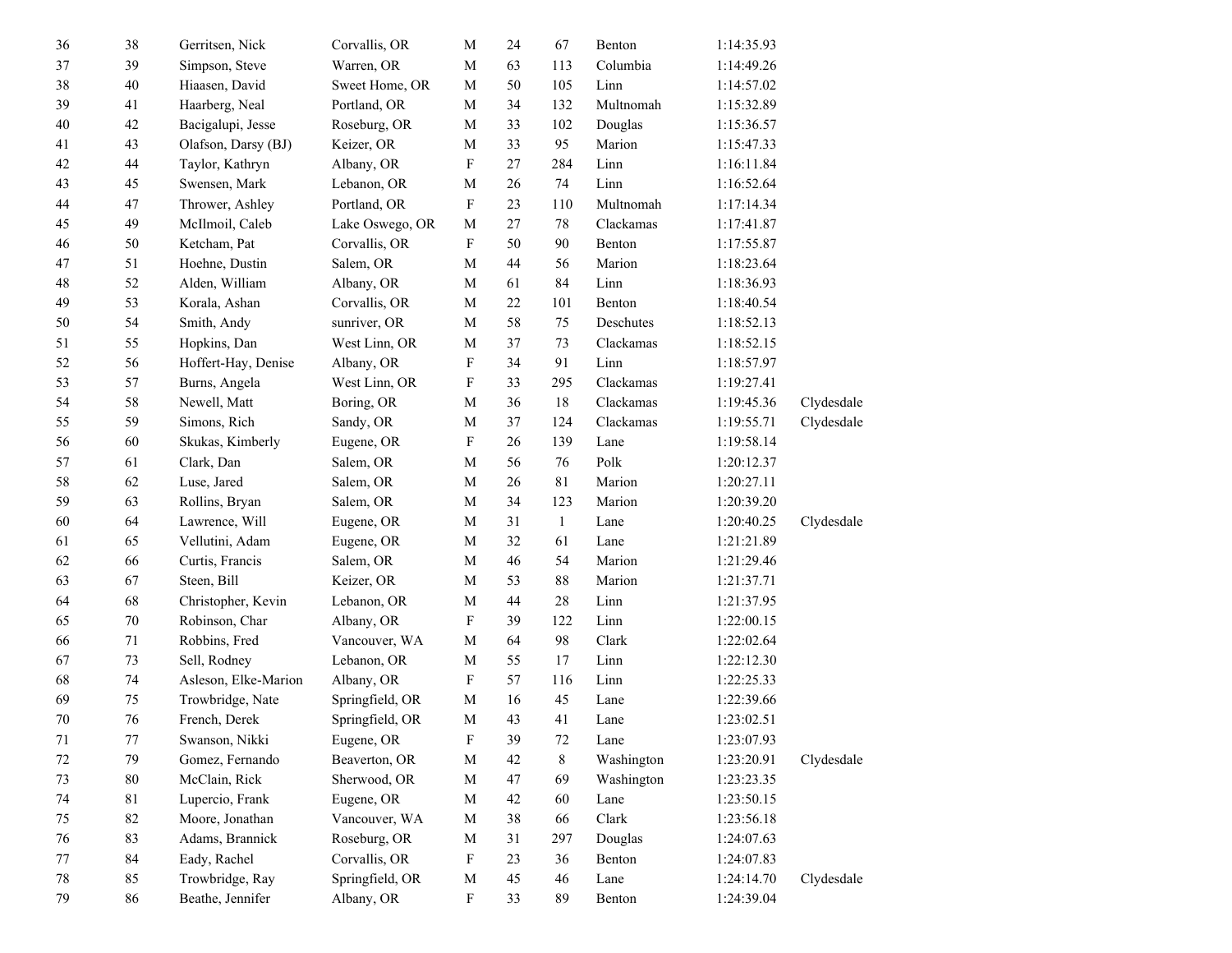| $80\,$      | 87  | Howry, Victoria      | Pacific City, OR  | F                         | 56 | 70              | Tillamook  | 1:25:41.53 |            |
|-------------|-----|----------------------|-------------------|---------------------------|----|-----------------|------------|------------|------------|
| $8\sqrt{1}$ | 88  | Holstedt, Peggy      | Salem, OR         | F                         | 56 | 77              | Polk       | 1:25:48.21 |            |
| 82          | 90  | Duarte, David        | Toledo, OR        | $\mathbf M$               | 30 | 24              | Lincoln    | 1:26:05.24 |            |
| 83          | 91  | Davis, Adam          | Roseburg, OR      | $\mathbf M$               | 31 | 301             | Douglas    | 1:26:06.60 |            |
| 84          | 92  | Trowbridge, Becki    | Springfield, OR   | F                         | 43 | 40              | Lane       | 1:26:07.44 |            |
| 85          | 94  | Rumage, Jamie        | Corvallis, OR     | F                         | 34 | 31              | Benton     | 1:26:58.17 |            |
| 86          | 95  | Ruef, Jim            | Lebanon, OR       | M                         | 56 | 14              | Linn       | 1:27:11.06 | Clydesdale |
| 87          | 97  | Kiesz, Lindsey       | Bend, OR          | F                         | 29 | 107             | Deschutes  | 1:27:39.63 |            |
| $88\,$      | 98  | Chapman, Mike        | Salem, OR         | M                         | 46 | 39              | Marion     | 1:27:44.18 |            |
| 89          | 99  | Davies, Doug         | Portland, OR      | M                         | 44 | 58              | Multnomah  | 1:28:02.15 | Clydesdale |
| 90          | 102 | Jantzi, Lori         | Albany, OR        | F                         | 25 | 290             | Linn       | 1:29:37.75 |            |
| 91          | 103 | Nichols, Lisa        | Keizer, OR        | F                         | 38 | 65              | Marion     | 1:29:49.87 |            |
| 92          | 105 | Newton, Kristen      | Jefferson, OR     | F                         | 25 | 21              | Marion     | 1:30:12.08 |            |
| 93          | 106 | Mones, Stewart       | Eugene, OR        | $\mathbf M$               | 40 | 82              | Lane       | 1:30:27.60 |            |
| 94          | 107 | Balaban, Gerald      | Dallas, OR        | M                         | 61 | 43              | Polk       | 1:30:31.47 |            |
| 95          | 108 | Skorich, Becky       | Portland, OR      | ${\rm F}$                 | 33 | 6               | Multnomah  | 1:31:09.60 |            |
| 96          | 110 | Carver, Deborah      | Eugene, OR        | F                         | 57 | 53              | Lane       | 1:31:19.84 |            |
| 97          | 111 | Stallings, Dustin    | Portland, OR      | M                         | 28 | 281             | Multnomah  | 1:31:41.30 | Clydesdale |
| 98          | 112 | Maison, Carol        | Lyons, OR         | F                         | 51 | 63              | Marion     | 1:31:56.01 |            |
| 99          | 113 | Nevius, Frank        | Salem, OR         | M                         | 52 | 100             | Marion     | 1:32:13.25 | Clydesdale |
| 100         | 114 | Schellenberg, Kellie | Keizer, OR        | F                         | 36 | 55              | Marion     | 1:32:14.14 |            |
| 101         | 116 | Alden, Catherine     | Albany, OR        | F                         | 60 | 59              | Linn       | 1:35:34.41 |            |
| 102         | 117 | Eady, Keri           | Sisters, OR       | F                         | 50 | 12              | Deschutes  | 1:35:40.74 |            |
| 103         | 119 | Spencer, Atlanta     | Tualatin, OR      | F                         | 33 | 23              | Washington | 1:35:50.18 |            |
| 104         | 121 | Eckert-Mason, Kathy  | Corvallis, OR     | F                         | 51 | 111             | Benton     | 1:36:57.41 |            |
| 105         | 122 | Anderson, April      | Eugene, OR        | F                         | 50 | 34              | Lane       | 1:38:00.14 |            |
| 106         | 124 | Gillean, Jerri       | Junction City, OR | F                         | 35 | 108             | Lane       | 1:38:12.20 | Athena     |
| 107         | 125 | Steen, Denise        | Keizer, OR        | F                         | 52 | 35              | Marion     | 1:38:15.64 |            |
| 108         | 126 | Grabow, Yvette       | North Bend, OR    | F                         | 48 | $10\,$          | Douglas    | 1:38:29.63 |            |
| 109         | 127 | Bair, Jennifer       | Camas, WA         | F                         | 32 | 47              | Clark      | 1:38:34.63 | Athena     |
| 110         | 128 | Brown, Amy           | Tigard, OR        | F                         | 37 | 50              | Washington | 1:38:56.94 |            |
| 111         | 130 | Prati, Brandy        | Tualatin, OR      | F                         | 26 | 27              | Washington | 1:40:21.19 |            |
| 112         | 132 | Aponte, Doris        | Lebanon, OR       | F                         | 55 | 25              | Linn       | 1:40:44.31 |            |
| 113         | 133 | Hernandez, Edith     | Lebanon, OR       | $\boldsymbol{\mathrm{F}}$ | 25 | 289             | Linn       | 1:40:57.05 |            |
| 114         | 134 | Jones, Sean          | Corvallis, OR     | M                         | 36 | 13              | Benton     | 1:40:58.23 |            |
| 115         | 136 | Hiaasen, Chris       | Sweet Home, OR    | ${\bf F}$                 | 49 | 118             | Linn       | 1:41:26.06 | Athena     |
| 116         | 138 | Anderson, James      | Springfield, OR   | $\mathbf M$               | 35 | 44              | Lane       | 1:42:37.63 |            |
| 117         | 139 | Paraskevas, Cornelia | Salem, OR         | F                         | 51 | 33              | Marion     | 1:42:45.66 | Athena     |
| 118         | 140 | Short, Donna         | Sweet Home, OR    | F                         | 53 | 62              | Linn       | 1:43:01.71 |            |
| 119         | 142 | King, Tiffany        | Eugene, OR        | F                         | 29 | 133             | Lane       | 1:43:33.99 |            |
| 120         | 145 | Summers, Ellen       | Corvallis, OR     | ${\rm F}$                 | 55 | 16              | Multnomah  | 1:47:03.45 | Athena     |
| 121         | 149 | Fontainini, Paul     | stayton, OR       | $\mathbf M$               | 62 | 299             | Marion     | 2:00:35.19 |            |
| 122         | 150 | Putnam, Stephen      | Salem, OR         | $\mathbf M$               | 43 | $7\phantom{.0}$ | Polk       | 2:02:51.08 | Clydesdale |
| 123         | 151 | Love, Sandra         | Salem, OR         | ${\rm F}$                 | 49 | 68              | Marion     | 2:08:33.68 | Athena     |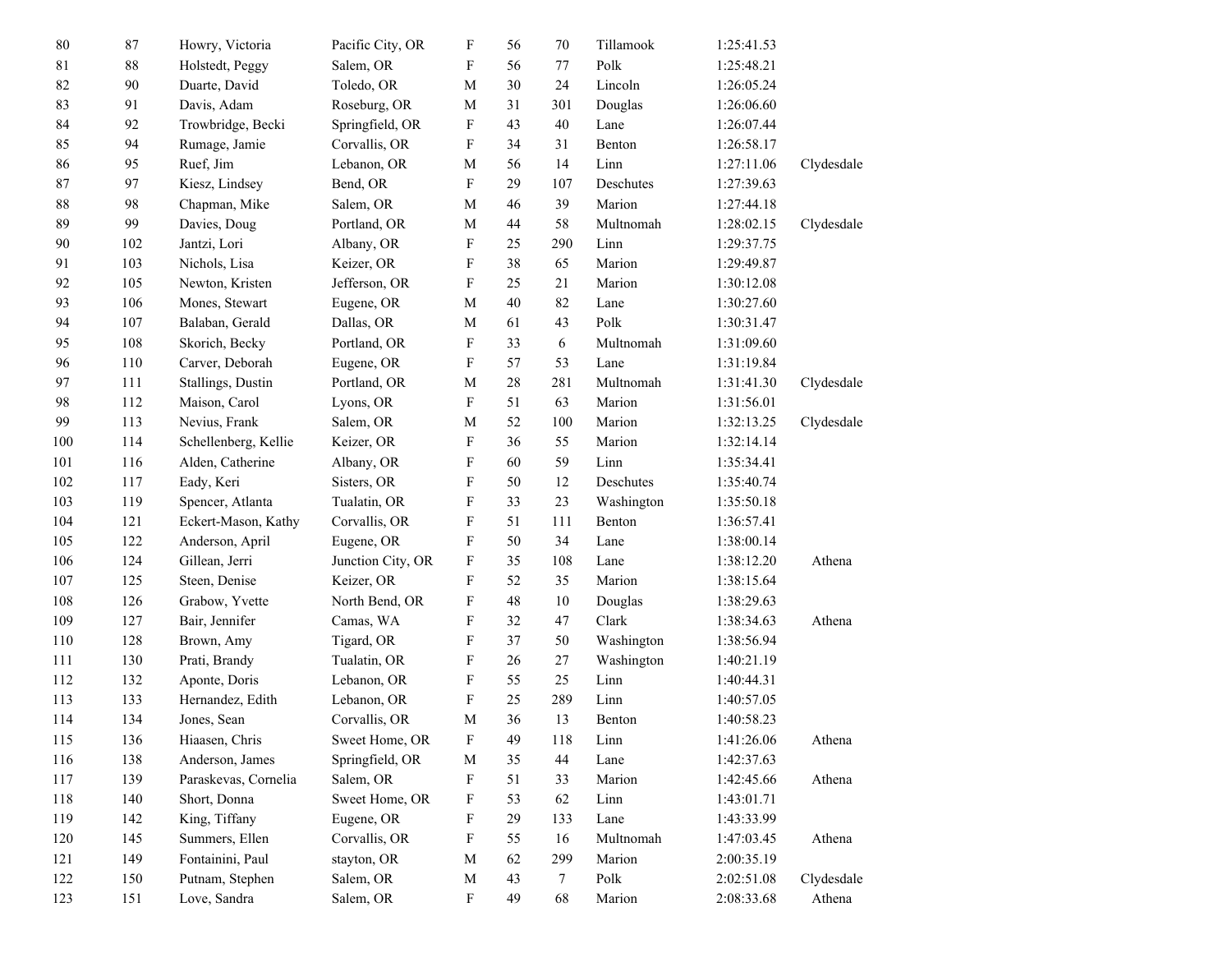| 124 | 152 | Gage, Gail        | Salem, OR |   |     | 42 | Polk   | 2:33:07.68 |        |
|-----|-----|-------------------|-----------|---|-----|----|--------|------------|--------|
| 125 | 153 | Eastland, Rebecca | Salem. OR |   | 44  |    | Marion | 2:33:19.68 | Athena |
| 126 | 154 | Mever. Dustin     | Salem, OR | M | -16 |    | Marion | 2:33:23.84 |        |

## **Age Group Results – Road Bike**

| Category     | Place                   | Name              | City            | Age | Time       |
|--------------|-------------------------|-------------------|-----------------|-----|------------|
| 14-16 Male   |                         |                   |                 |     |            |
|              | $\mathbf{1}$            | Powell, Lindon    | Corvallis, OR   | 16  | 1:06:33.85 |
|              | $\overline{c}$          | Trowbridge, Nate  | Springfield, OR | 16  | 1:22:39.66 |
|              | $\overline{3}$          | Meyer, Dustin     | Salem, OR       | 16  | 2:33:23.84 |
| 20-24 Male   |                         |                   |                 |     |            |
|              | 1                       | VansCoy, Devin    | Salem, OR       | 24  | 59:43.48   |
|              | $\sqrt{2}$              | Yeager, Zach      | Lake Oswego, OR | 22  | 1:00:08.86 |
|              | $\mathfrak{Z}$          | Anderson, Matt    | Corvallis, OR   | 20  | 1:10:23.76 |
|              | $\overline{4}$          | Gerritsen, Nick   | Corvallis, OR   | 24  | 1:14:35.93 |
|              | 5                       | Korala, Ashan     | Corvallis, OR   | 22  | 1:18:40.54 |
| 20-24 Female |                         |                   |                 |     |            |
|              | 1                       | Johnson, Pamela   | Corvallis, OR   | 21  | 1:07:44.74 |
|              | $\overline{c}$          | Partridge, Staci  | Corvallis, OR   | 24  | 1:14:30.96 |
|              | $\overline{3}$          | Thrower, Ashley   | Portland, OR    | 23  | 1:17:14.34 |
|              | $\overline{4}$          | Eady, Rachel      | Corvallis, OR   | 23  | 1:24:07.83 |
| 25-29 Male   |                         |                   |                 |     |            |
|              | 1                       | Kinports, Kevin   | Eugene, OR      | 25  | 1:07:53.54 |
|              | $\sqrt{2}$              | Slavens, Webster  | Gresham, OR     | 25  | 1:08:20.84 |
|              | $\overline{3}$          | Fitzwater, Jeff   | Lebanon, OR     | 28  | 1:08:54.44 |
|              | $\overline{\mathbf{4}}$ | Swensen, Mark     | Lebanon, OR     | 26  | 1:16:52.64 |
|              | 5                       | McIlmoil, Caleb   | Lake Oswego, OR | 27  | 1:17:41.87 |
|              | $\sqrt{6}$              | Luse, Jared       | Salem, OR       | 26  | 1:20:27.11 |
|              | $\tau$                  | Stallings, Dustin | Portland, OR    | 28  | 1:31:41.30 |
| 25-29 Female |                         |                   |                 |     |            |
|              | 1                       | Kinports, Katie   | Eugene, OR      | 27  | 1:10:19.21 |
|              | $\overline{c}$          | Adams, Emily      | Roseburg, OR    | 26  | 1:11:08.18 |
|              | $\overline{\mathbf{3}}$ | Taylor, Kathryn   | Albany, OR      | 27  | 1:16:11.84 |
|              | $\overline{4}$          | Skukas, Kimberly  | Eugene, OR      | 26  | 1:19:58.14 |
|              | 5                       | Kiesz, Lindsey    | Bend, OR        | 29  | 1:27:39.63 |
|              | 6                       | Jantzi, Lori      | Albany, OR      | 25  | 1:29:37.75 |
|              | $\boldsymbol{7}$        | Newton, Kristen   | Jefferson, OR   | 25  | 1:30:12.08 |
|              | $\,$ 8 $\,$             | Prati, Brandy     | Tualatin, OR    | 26  | 1:40:21.19 |
|              | 9                       | Hernandez, Edith  | Lebanon, OR     | 25  | 1:40:57.05 |
|              | 10                      | King, Tiffany     | Eugene, OR      | 29  | 1:43:33.99 |
| 30-34 Male   |                         |                   |                 |     |            |
|              | 1                       | Villarete, Brian  | Salem, OR       | 34  | 1:08:02.11 |
|              | $\overline{c}$          | Beckstead, John   | Grants Pass, OR | 30  | 1:10:04.86 |
|              | $\overline{3}$          | Haarberg, Neal    | Portland, OR    | 34  | 1:15:32.89 |
|              | $\overline{4}$          | Bacigalupi, Jesse | Roseburg, OR    | 33  | 1:15:36.57 |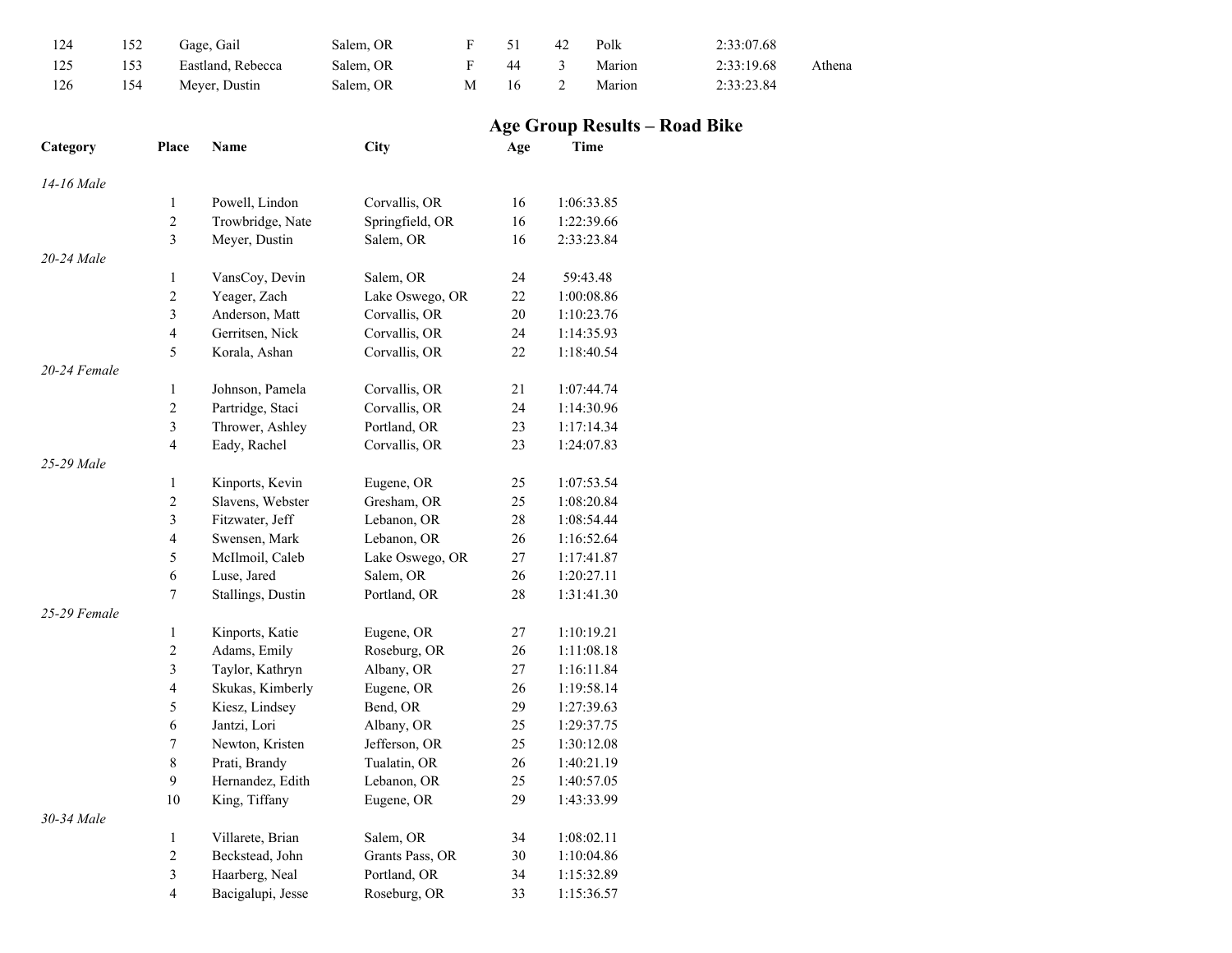|              | 5                       | Olafson, Darsy (BJ)  | Keizer, OR        | 33     | 1:15:47.33 |
|--------------|-------------------------|----------------------|-------------------|--------|------------|
|              | 6                       | Rollins, Bryan       | Salem, OR         | 34     | 1:20:39.20 |
|              | $\tau$                  | Lawrence, Will       | Eugene, OR        | 31     | 1:20:40.25 |
|              | $\,$ 8 $\,$             | Vellutini, Adam      | Eugene, OR        | 32     | 1:21:21.89 |
|              | 9                       | Adams, Brannick      | Roseburg, OR      | 31     | 1:24:07.63 |
|              | $10\,$                  | Duarte, David        | Toledo, OR        | 30     | 1:26:05.24 |
|              | 11                      | Davis, Adam          | Roseburg, OR      | 31     | 1:26:06.60 |
| 30-34 Female |                         |                      |                   |        |            |
|              | 1                       | Smith, Kat           | Shady Cove, OR    | 34     | 1:10:14.70 |
|              | $\overline{c}$          | Hoffert-Hay, Denise  | Albany, OR        | 34     | 1:18:57.97 |
|              | $\mathfrak{Z}$          | Burns, Angela        | West Linn, OR     | 33     | 1:19:27.41 |
|              | $\overline{\mathbf{4}}$ | Beathe, Jennifer     | Albany, OR        | 33     | 1:24:39.04 |
|              | 5                       | Rumage, Jamie        | Corvallis, OR     | 34     | 1:26:58.17 |
|              | 6                       | Skorich, Becky       | Portland, OR      | 33     | 1:31:09.60 |
|              | $\boldsymbol{7}$        | Spencer, Atlanta     | Tualatin, OR      | 33     | 1:35:50.18 |
|              | $\,8\,$                 | Bair, Jennifer       | Camas, WA         | 32     | 1:38:34.63 |
| 35-39 Male   |                         |                      |                   |        |            |
|              | 1                       | Isakson, Christian   | Portland, OR      | 35     | 59:31.63   |
|              | $\overline{c}$          | Hawthorne, Jason     | Albany, OR        | 38     | 1:02:09.73 |
|              | $\mathfrak{Z}$          | Schellenberg, Steve  | Keizer, OR        | 35     | 1:08:13.18 |
|              | $\overline{\mathbf{4}}$ | Holmes, Drew         | Bend, OR          | 38     | 1:10:59.01 |
|              | 5                       | Hopkins, Dan         | West Linn, OR     | 37     | 1:18:52.15 |
|              | 6                       | Newell, Matt         | Boring, OR        | 36     | 1:19:45.36 |
|              | $\tau$                  | Simons, Rich         | Sandy, OR         | 37     | 1:19:55.71 |
|              | $\,$ $\,$               | Moore, Jonathan      | Vancouver, WA     | 38     | 1:23:56.18 |
|              | 9                       | Jones, Sean          | Corvallis, OR     | 36     | 1:40:58.23 |
|              | $10\,$                  | Anderson, James      | Springfield, OR   | 35     | 1:42:37.63 |
| 35-39 Female |                         |                      |                   |        |            |
|              | 1                       | Smith, Angela        | Albany, OR        | 37     | 1:10:31.51 |
|              | $\overline{c}$          | Robinson, Char       | Albany, OR        | 39     | 1:22:00.15 |
|              | $\overline{\mathbf{3}}$ | Swanson, Nikki       | Eugene, OR        | 39     | 1:23:07.93 |
|              | $\overline{\mathbf{4}}$ | Nichols, Lisa        | Keizer, OR        | 38     | 1:29:49.87 |
|              | 5                       | Schellenberg, Kellie | Keizer, OR        | 36     | 1:32:14.14 |
|              | 6                       | Gillean, Jerri       | Junction City, OR | 35     | 1:38:12.20 |
|              | $\tau$                  | Brown, Amy           | Tigard, OR        | 37     | 1:38:56.94 |
| 40-44 Male   |                         |                      |                   |        |            |
|              | 1                       | Campbell, Dave       | Newport, OR       | 40     | 57:21.18   |
|              | $\overline{c}$          | Libert, Andy         | Eugene, OR        | $42\,$ | 59:20.16   |
|              | $\overline{\mathbf{3}}$ | Burns, Danny         | West Linn, OR     | 43     | 1:04:47.94 |
|              | $\overline{4}$          | Yuma, Aaron          | Roseburg, OR      | 42     | 1:06:48.94 |
|              | 5                       | Florence, Dave       | Canby, OR         | 41     | 1:13:47.61 |
|              | 6                       | Hoehne, Dustin       | Salem, OR         | 44     | 1:18:23.64 |
|              | $\boldsymbol{7}$        | Christopher, Kevin   | Lebanon, OR       | 44     | 1:21:37.95 |
|              | $\,8\,$                 | French, Derek        | Springfield, OR   | 43     | 1:23:02.51 |
|              | 9                       | Gomez, Fernando      | Beaverton, OR     | 42     | 1:23:20.91 |
|              | $10\,$                  | Lupercio, Frank      | Eugene, OR        | 42     | 1:23:50.15 |
|              | 11                      | Davies, Doug         | Portland, OR      | 44     | 1:28:02.15 |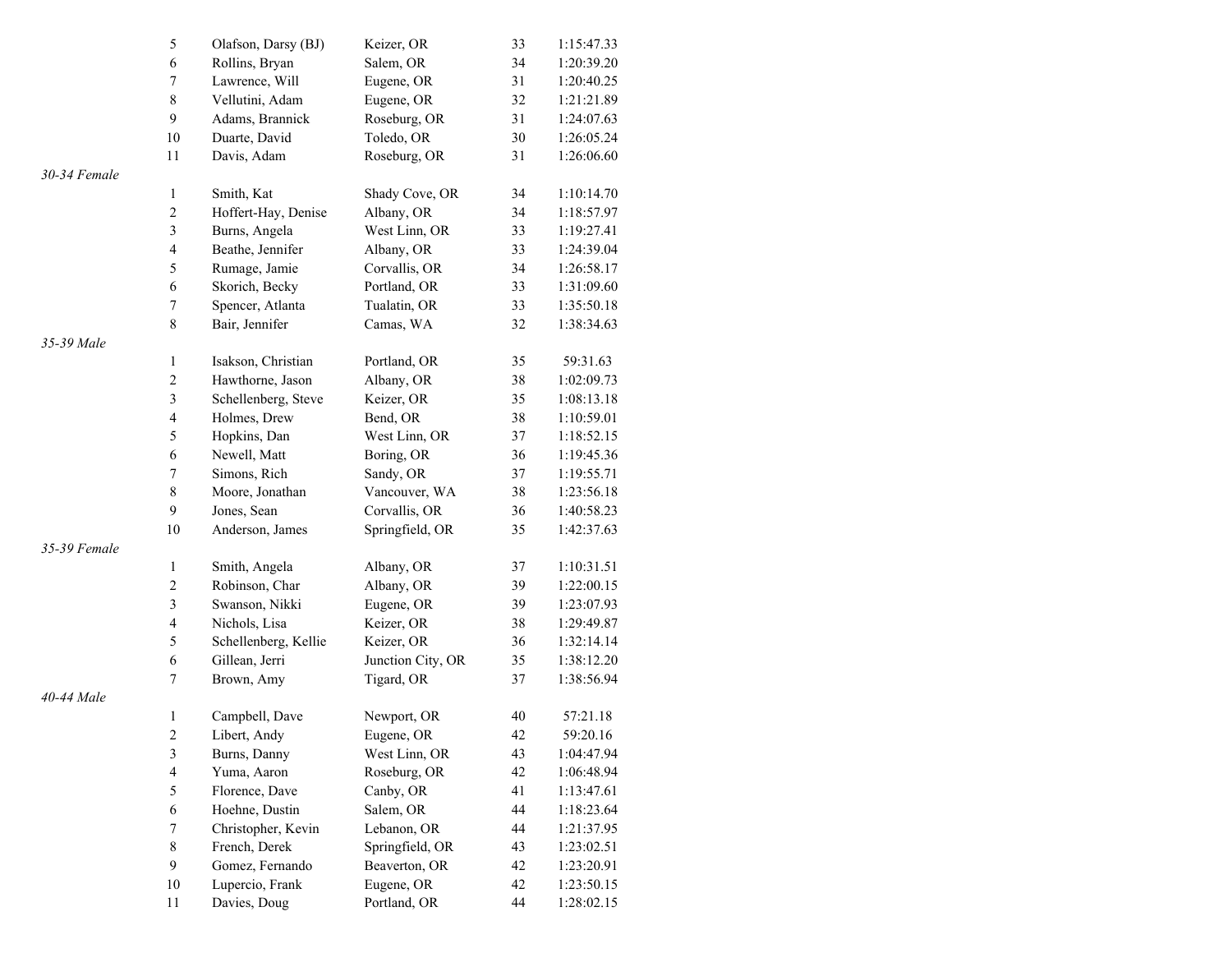|              | 12                      | Mones, Stewart       | Eugene, OR       | 40 | 1:30:27.60 |
|--------------|-------------------------|----------------------|------------------|----|------------|
|              | 13                      | Putnam, Stephen      | Salem, OR        | 43 | 2:02:51.08 |
| 40-44 Female |                         |                      |                  |    |            |
|              | $\mathbf{1}$            | Keeney, Cristy       | Eugene, OR       | 40 | 1:11:41.80 |
|              | $\sqrt{2}$              | Outerson, Jenell     | Lebanon, OR      | 41 | 1:11:57.37 |
|              | $\mathfrak{Z}$          | Clevenger, Robin     | Eugene, OR       | 43 | 1:12:39.88 |
|              | $\overline{4}$          | Trowbridge, Becki    | Springfield, OR  | 43 | 1:26:07.44 |
|              | 5                       | Eastland, Rebecca    | Salem, OR        | 44 | 2:33:19.68 |
| 45-49 Male   |                         |                      |                  |    |            |
|              | $\mathbf{1}$            | Self, Tim            | Albany, OR       | 45 | 1:11:01.35 |
|              | $\sqrt{2}$              | Knight, Robert       | Tigard, OR       | 48 | 1:11:40.98 |
|              | $\mathfrak{Z}$          | Freeman, Dave        | West Linn, OR    | 48 | 1:11:49.75 |
|              | $\overline{4}$          | Read, Roger          | Lyons, OR        | 45 | 1:13:42.23 |
|              | 5                       | Curtis, Francis      | Salem, OR        | 46 | 1:21:29.46 |
|              | $\sqrt{6}$              | McClain, Rick        | Sherwood, OR     | 47 | 1:23:23.35 |
|              | $\tau$                  | Trowbridge, Ray      | Springfield, OR  | 45 | 1:24:14.70 |
|              | 8                       | Chapman, Mike        | Salem, OR        | 46 | 1:27:44.18 |
| 45-49 Female |                         |                      |                  |    |            |
|              | $\mathbf{1}$            | Grabow, Yvette       | North Bend, OR   | 48 | 1:38:29.63 |
|              | $\sqrt{2}$              | Hiaasen, Chris       | Sweet Home, OR   | 49 | 1:41:26.06 |
|              | 3                       | Love, Sandra         | Salem, OR        | 49 | 2:08:33.68 |
| 50-54 Male   |                         |                      |                  |    |            |
|              | $\mathbf{1}$            | Earle, Richard       | Salem, OR        | 52 | 1:03:30.29 |
|              | $\sqrt{2}$              | Minard, Bruce        | Tracy, CA        | 54 | 1:07:06.69 |
|              | $\mathfrak{Z}$          | Powell, John         | Corvallis, OR    | 53 | 1:10:22.98 |
|              | $\overline{4}$          | Hiaasen, David       | Sweet Home, OR   | 50 | 1:14:57.02 |
|              | 5                       | Steen, Bill          | Keizer, OR       | 53 | 1:21:37.71 |
|              | 6                       | Nevius, Frank        | Salem, OR        | 52 | 1:32:13.25 |
| 50-54 Female |                         |                      |                  |    |            |
|              | $\mathbf{1}$            | Ketcham, Pat         | Corvallis, OR    | 50 | 1:17:55.87 |
|              | $\sqrt{2}$              | Maison, Carol        | Lyons, OR        | 51 | 1:31:56.01 |
|              | $\mathfrak{Z}$          | Eady, Keri           | Sisters, OR      | 50 | 1:35:40.74 |
|              | $\overline{4}$          | Eckert-Mason, Kathy  | Corvallis, OR    | 51 | 1:36:57.41 |
|              | 5                       | Anderson, April      | Eugene, OR       | 50 | 1:38:00.14 |
|              | $\sqrt{6}$              | Steen, Denise        | Keizer, OR       | 52 | 1:38:15.64 |
|              | $\tau$                  | Paraskevas, Cornelia | Salem, OR        | 51 | 1:42:45.66 |
|              | $\,$ 8 $\,$             | Short, Donna         | Sweet Home, OR   | 53 | 1:43:01.71 |
|              | 9                       | Gage, Gail           | Salem, OR        | 51 | 2:33:07.68 |
| 55-59 Male   |                         |                      |                  |    |            |
|              | $\mathbf{1}$            | Smith, Andy          | sunriver, OR     | 58 | 1:18:52.13 |
|              | $\sqrt{2}$              | Clark, Dan           | Salem, OR        | 56 | 1:20:12.37 |
|              | $\mathfrak{Z}$          | Sell, Rodney         | Lebanon, OR      | 55 | 1:22:12.30 |
|              | $\overline{4}$          | Ruef, Jim            | Lebanon, OR      | 56 | 1:27:11.06 |
| 55-59 Female |                         |                      |                  |    |            |
|              | $\mathbf{1}$            | Asleson, Elke-Marion | Albany, OR       | 57 | 1:22:25.33 |
|              | $\boldsymbol{2}$        | Howry, Victoria      | Pacific City, OR | 56 | 1:25:41.53 |
|              | $\overline{\mathbf{3}}$ | Holstedt, Peggy      | Salem, OR        | 56 | 1:25:48.21 |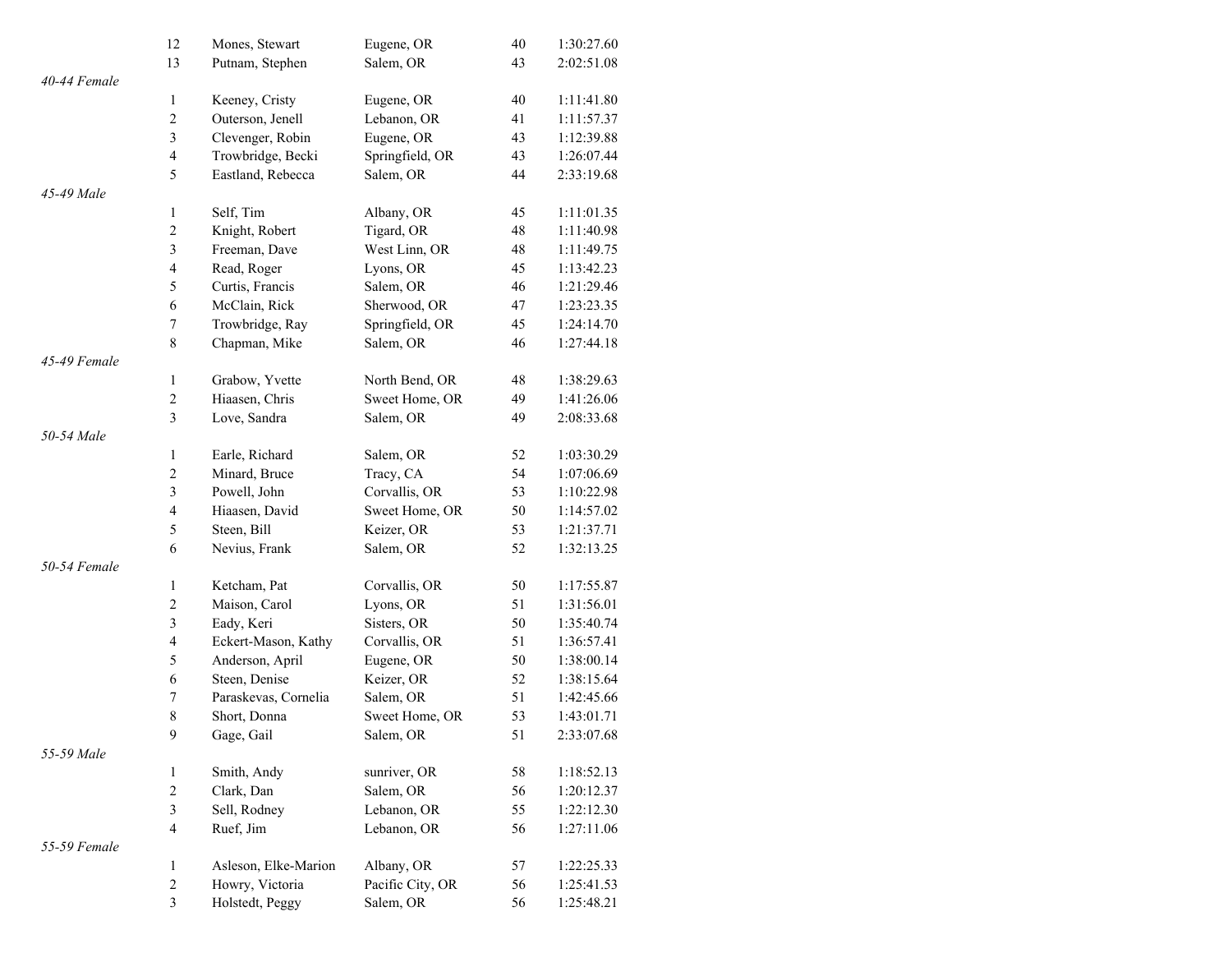|                | $\overline{4}$ | Carver, Deborah    | Eugene, OR    | 57 | 1:31:19.84 |
|----------------|----------------|--------------------|---------------|----|------------|
|                | 5              | Aponte, Doris      | Lebanon, OR   | 55 | 1:40:44.31 |
|                | 6              | Summers, Ellen     | Corvallis, OR | 55 | 1:47:03.45 |
| 60-69 Male     |                |                    |               |    |            |
|                |                | Fontainini, Daniel | Salem, OR     | 60 | 1:11:56.63 |
|                | 2              | Simpson, Steve     | Warren, OR    | 63 | 1:14:49.26 |
|                | 3              | Alden, William     | Albany, OR    | 61 | 1:18:36.93 |
|                | $\overline{4}$ | Robbins, Fred      | Vancouver, WA | 64 | 1:22:02.64 |
|                | 5              | Balaban, Gerald    | Dallas, OR    | 61 | 1:30:31.47 |
|                | 6              | Fontainini, Paul   | stayton, OR   | 62 | 2:00:35.19 |
| $60-69$ Female |                |                    |               |    |            |
|                |                | Alden, Catherine   | Albany, OR    | 60 | 1:35:34.41 |

#### **Overall Results – Mountain Bike**

| Place | Overall | Name             | <b>City</b>     | <b>Sex</b>                | Age | <b>Bib</b> | County           | <b>Time</b> | C/A        |
|-------|---------|------------------|-----------------|---------------------------|-----|------------|------------------|-------------|------------|
|       | 46      | Clarkson, Ed     | Salem, OR       | M                         | 38  | 32         | Marion           | 1:17:01.94  |            |
| 2     | 72      | Martin, Jesse    | Lebanon, OR     | M                         | 38  | 79         | Linn             | 1:22:06.33  |            |
| 3     | 93      | Flannery, Greg   | Corvallis, OR   | M                         | 48  | 52         | Benton           | 1:26:51.69  |            |
| 4     | 96      | De Sully, Chuck  | Springfield, OR | M                         | 32  | 48         | Lane             | 1:27:20.34  | Clydesdale |
| 5     | 100     | Flannery, Anne   | Corvallis, OR   | F                         | 48  | 92         | Benton           | 1:29:06.65  |            |
| 6     | 101     | Goodwin, Andy    | Corvallis, OR   | M                         | 23  | 38         | Benton           | 1:29:11.37  |            |
| 7     | 104     | McCoy, Bonny     | Corvallis, OR   | F                         | 30  | 30         | Benton           | 1:30:09.92  |            |
| 8     | 109     | Kau, Justin      | Albany, OR      | M                         | 22  | 114        | Linn             | 1:31:13.03  |            |
| 9     | 118     | Slater, Stuntman | Eugene, OR      | M                         | 30  | 80         | Lane             | 1:35:45.77  |            |
| 10    | 120     | Kau, Jennifer    | Albany, OR      | F                         | 20  | 115        | Linn             | 1:35:54.70  |            |
| 11    | 123     | Olafson, Eva     | Keizer, OR      | F                         | 31  | 83         | Marion           | 1:38:11.74  |            |
| 12    | 129     | Olson, Shalyse   | Salem, OR       | $\boldsymbol{\mathrm{F}}$ | 28  | 15         | Marion           | 1:39:03.59  |            |
| 13    | 131     | Craig, Elizabeth | Victoria, BC    | $\boldsymbol{\mathrm{F}}$ | 52  | 22         | Vancouver Island | 1:40:44.27  |            |
| 14    | 135     | Fujii, Becki     | Eugene, OR      | F                         | 55  | 29         | Lane             | 1:41:08.81  |            |
| 15    | 137     | Kau, Angela      | Lebanon, OR     | F                         | 48  | 99         | Linn             | 1:42:27.97  |            |
| 16    | 143     | McCoy, Rachel    | Corvallis, OR   | F                         | 27  | 49         | Benton           | 1:45:05.24  |            |
| 17    | 144     | Rollins, Janine  | Salem, OR       | F                         | 31  | 37         | Marion           | 1:45:36.57  |            |
| 18    | 146     | Bomar, Chris     | Hubbard, OR     | M                         | 37  | 288        | Marion           | 1:50:02.71  |            |
| 19    | 147     | Spencer, Sheiz   | North Bend, OR  | F                         | 26  | 5          | Douglas          | 1:51:40.29  |            |
| 20    | 148     | Bowman, Marcie   | Albany, OR      | $\boldsymbol{\mathrm{F}}$ | 45  | 19         | Linn             | 1:56:14.73  | Athena     |
|       |         |                  |                 |                           |     |            |                  |             |            |

## **Age Group Results – Mountain Bike**

| Category       | Place          | <b>Name</b>    | City          | Age | Time       |
|----------------|----------------|----------------|---------------|-----|------------|
| $20-29$ Male   |                |                |               |     |            |
|                |                | Goodwin, Andy  | Corvallis, OR | 23  | 1:29:11.37 |
|                | $\overline{2}$ | Kau, Justin    | Albany, OR    | 22  | 1:31:13.03 |
| $20-29$ Female |                |                |               |     |            |
|                |                | Kau, Jennifer  | Albany, OR    | 20  | 1:35:54.70 |
|                | 2              | Olson, Shalyse | Salem, OR     | 28  | 1:39:03.59 |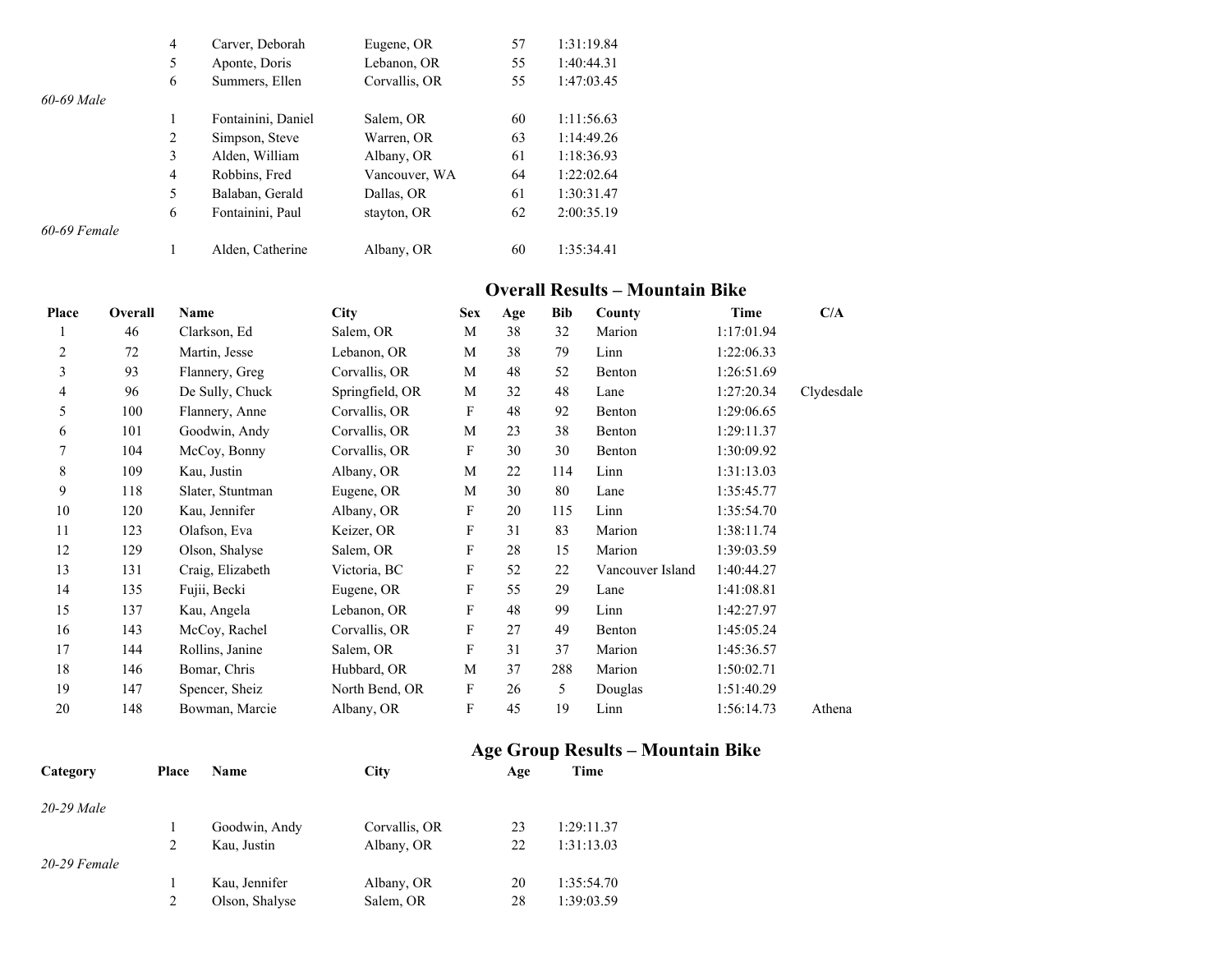|              | 3              | McCoy, Rachel    | Corvallis, OR   | 27 | 1:45:05.24 |
|--------------|----------------|------------------|-----------------|----|------------|
|              | $\overline{4}$ | Spencer, Sheiz   | North Bend, OR  | 26 | 1:51:40.29 |
| 30-39 Male   |                |                  |                 |    |            |
|              | 1              | Clarkson, Ed     | Salem, OR       | 38 | 1:17:01.94 |
|              | $\overline{2}$ | Martin, Jesse    | Lebanon, OR     | 38 | 1:22:06.33 |
|              | 3              | De Sully, Chuck  | Springfield, OR | 32 | 1:27:20.34 |
|              | $\overline{4}$ | Slater, Stuntman | Eugene, OR      | 30 | 1:35:45.77 |
|              | 5              | Bomar, Chris     | Hubbard, OR     | 37 | 1:50:02.71 |
| 30-39 Female |                |                  |                 |    |            |
|              | 1              | McCoy, Bonny     | Corvallis, OR   | 30 | 1:30:09.92 |
|              | $\overline{2}$ | Olafson, Eva     | Keizer, OR      | 31 | 1:38:11.74 |
|              | 3              | Rollins, Janine  | Salem, OR       | 31 | 1:45:36.57 |
| 40-49 Male   |                |                  |                 |    |            |
|              | 1              | Flannery, Greg   | Corvallis, OR   | 48 | 1:26:51.69 |
| 40-49 Female |                |                  |                 |    |            |
|              | 1              | Flannery, Anne   | Corvallis, OR   | 48 | 1:29:06.65 |
|              | $\overline{2}$ | Kau, Angela      | Lebanon, OR     | 48 | 1:42:27.97 |
|              | 3              | Bowman, Marcie   | Albany, OR      | 45 | 1:56:14.73 |
| 50-59 Female |                |                  |                 |    |            |
|              | 1              | Craig, Elizabeth | Victoria, BC    | 52 | 1:40:44.27 |
|              | $\overline{2}$ | Fujii, Becki     | Eugene, OR      | 55 | 1:41:08.81 |

## **Relay Team Results**

|       |         |                                   |               |     | Div |     |           |            |
|-------|---------|-----------------------------------|---------------|-----|-----|-----|-----------|------------|
| Place | Overall | <b>Name</b>                       | <b>City</b>   | Div | Pl  | Bib | County    | Time       |
|       | 9       | Team, Safely, Simons              | Boring, OR    | C   |     | 94  | Clackamas | 1:04:53.57 |
|       | 18      | Team, Hickson                     | Lebanon, OR   | C   | 2   | 134 | Linn      | 1:08:27.99 |
|       | 48      | Team, Gulaskey, Tetzlaff, Stinson | Lebanon, OR   | C   | 3   | 291 | Various   | 1:17:30.94 |
| 4     | 69      | Team, Schimmer                    | Eugene, OR    | C   | 4   | 26  | Lane      | 1:21:47.83 |
|       | 78      | Team, Sell, Cole, Stiffler        | Lebanon, OR   | F   |     | 117 | Linn      | 1:23:10.43 |
| 6     | 89      | Team, Christopher, Davis, Thayer  | Lebanon, OR   | F   | 2   | 130 | Linn      | 1:25:51.15 |
|       | 115     | Team, Larsen                      | Kennewick, WA | C   | 5   | 135 | Benton    | 1:33:20.35 |
| 8     | 141     | Team, Gage                        | Salem, OR     | F   | 3   | 127 | Marion    | 1:43:05.04 |
|       |         |                                   |               |     |     |     |           |            |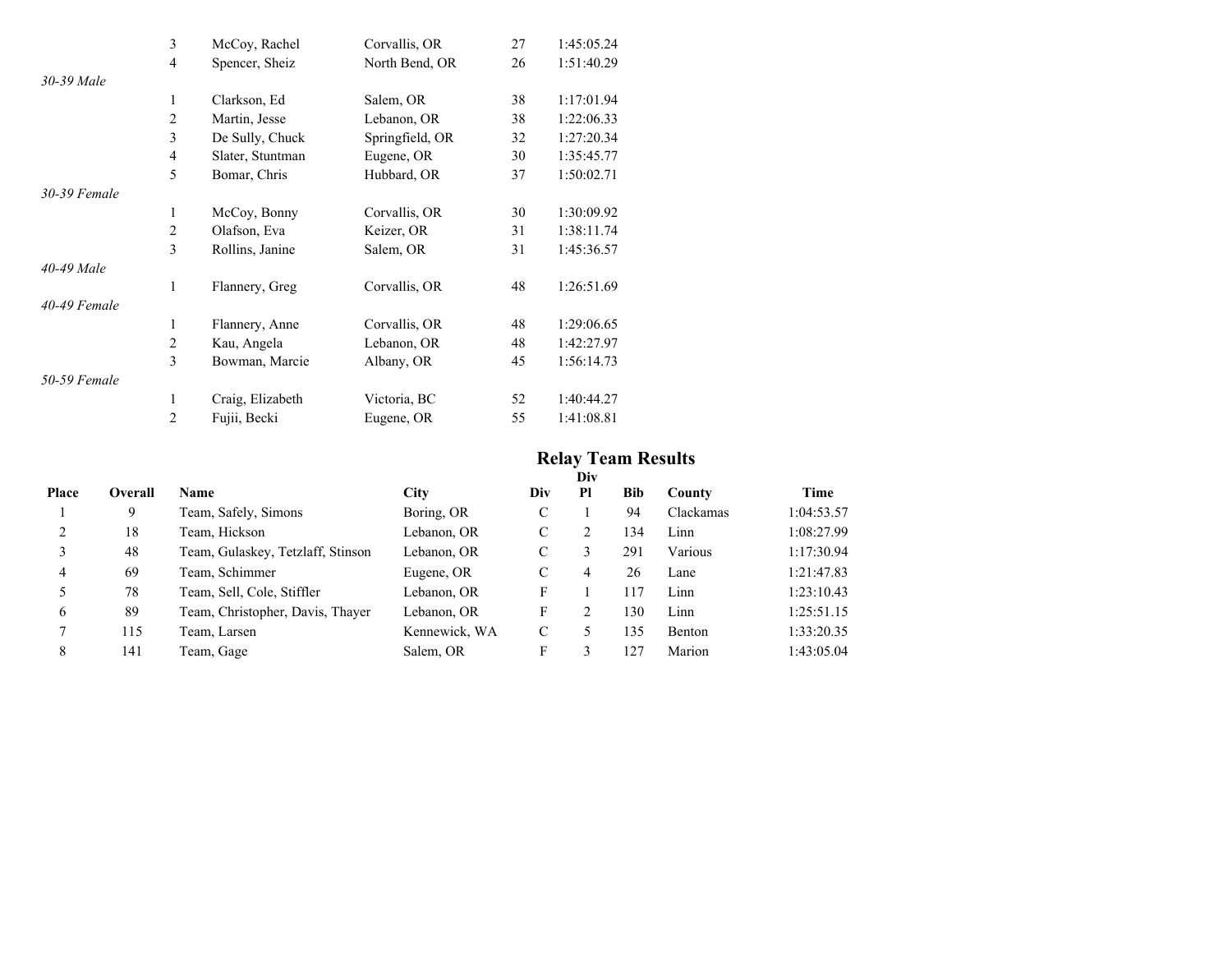# **Swim / Bike / Run & Transition Splits**

**Please note: Eclectic Edge Racing was contracted to provide finish times only, and not splits.** 

**The following splits are calculated from data collected by race organizing volunteers and are displayed as a courtesy to the event.** 

### **These splits will not be revised and/or reposted.**

|                 |                |                       |             |              |        | These spires will not be revised and/or reposition |     |             |                    |         |             |                  |         |         |                 |               |
|-----------------|----------------|-----------------------|-------------|--------------|--------|----------------------------------------------------|-----|-------------|--------------------|---------|-------------|------------------|---------|---------|-----------------|---------------|
| <b>OVERALL</b>  |                |                       |             |              |        |                                                    |     | 500 YD      | <b>SWIM PACE</b>   |         | 12.5 MI     | <b>BIKE PACE</b> |         | 5К      | <b>RUN PACE</b> | <b>FINISH</b> |
| <b>PLACE</b>    | LAST           | <b>FIRST</b>          | <b>CITY</b> | <b>SEX</b>   | AGE    | <b>CATEGORY</b>                                    | BIB | <b>SWIM</b> | $(100 \text{ YD})$ | T#1     | <b>BIKE</b> | (MPH)            | T#2     | RUN     | (MIN/MI)        | <b>TIME</b>   |
|                 | Campbell       | Dave                  | Newport     | $\mathbf M$  | 40     | Male Road Bike 40-44                               | 286 | 0:06:49     | 0:01:22            | 0:00:30 | 0:30:07     | 24.90            | 0:01:28 | 0:18:27 | 0:05:57         | 0:57:21       |
| $\overline{2}$  | Libert         | Andy                  | Eugene      | M            | 42     | Male Road Bike 40-44                               | 138 | 0:07:12     | 0:01:26            | 0:00:45 | 0:32:03     | 23.40            | 0:00:49 | 0:18:31 | 0:05:58         | 0:59:20       |
| $\overline{3}$  | Isakson        | Christian             | Portland    | $\mathbf M$  | 35     | Male Road Bike 35-39                               | 136 | 0:06:02     | 0:01:12            | 0:01:15 | 0:32:00     | 23.44            | 0:01:14 | 0:19:00 | 0:06:08         | 0:59:31       |
| $\overline{4}$  | VansCoy        | Devin                 | Salem       | $\mathbf M$  | 24     | Male Road Bike 20-24                               | 126 | 0:07:55     | 0:01:35            | 0:01:05 | 0:31:35     | 23.75            | 0:01:04 | 0:18:08 | 0:05:51         | 0:59:47       |
| 5               | Yeager         | Zach                  | Lake Oswego | $\mathbf M$  | 22     | Male Road Bike 20-24                               | 285 | 0:06:02     | 0:01:12            | 0:01:39 | 0:34:09     | 21.96            | 0:02:20 | 0:15:58 | 0:05:09         | 1:00:08       |
| 6               | Hawthorne      | Jason                 | Albany      | $\mathbf M$  | 38     | Male Road Bike 35-39                               | 140 | 0:08:40     | 0:01:44            | 0:00:05 | 0:33:54     | 22.12            | 0:01:21 | 0:18:09 | 0:05:51         | 1:02:09       |
| $7\phantom{.0}$ | Earle          | Richard               | Salem       | $\mathbf M$  | 52     | Male Road Bike 50-54                               | 131 | 0:07:48     | 0:01:34            | 0:00:43 | 0:31:54     | 23.51            | 0:01:21 | 0:21:44 | 0:07:01         | 1:03:30       |
| 8               | <b>Burns</b>   | Danny                 | West Linn   | $\mathbf M$  | 43     | Male Road Bike 40-44                               | 293 | 0:06:50     | 0:01:22            | 0:02:06 | 0:34:28     | 21.76            | 0:01:19 | 0:20:04 | 0:06:28         | 1:04:47       |
| $\overline{9}$  | Safley, Simons |                       |             |              |        | Co-ed Relay                                        | 94  | 0:06:46     | 0:01:21            | 0:01:23 | 0:35:59     | 20.84            | 0:01:48 | 0:18:57 | 0:06:07         | 1:04:53       |
| 10              | Powell         | Lindon                | Corvallis   | M            | 16     | Male Road Bike 14-16                               | 292 | 0:06:47     | 0:01:21            | 0:02:12 | 0:38:37     | 19.42            | 0:00:29 | 0:18:28 | 0:05:57         | 1:06:33       |
| 11              | Yuma           | Aaron                 | Roseburg    | $\mathbf M$  | 42     | Male Road Bike 40-44                               | 296 | 0:08:52     | 0:01:46            | 0:02:40 | 0:32:49     | 22.85            | 0:02:16 | 0:20:11 | 0:06:31         | 1:06:48       |
| 12              | Minard         | Bruce                 | Tracy       | M            | 54     | Male Road Bike 50-54                               | 109 | 0:08:45     | 0:01:45            | 0:00:33 | 0:36:39     | 20.46            | 0:01:05 | 0:20:04 | 0:06:28         | 1:07:06       |
| 13              | Johnson        | Pamela                | Corvallis   | $\rm F$      | 21     | Female Road Bike 20-24                             | 287 | 0:05:45     | 0:01:09            | 0:01:25 | 0:38:09     | 19.66            | 0:01:13 | 0:21:12 | 0:06:50         | 1:07:44       |
| 14              | Kinports       | Kevin                 | Eugene      | M            | 25     | Male Road Bike 25-29                               | 128 | 0:07:04     | 0:01:25            | 0:01:37 | 0:36:00     | 20.83            | 0:02:23 | 0:20:49 | 0:06:43         | 1:07:53       |
| 15              | Villarete      | Brian                 | Salem       | $\mathbf M$  | 34     | Male Road Bike 30-34                               | 137 | 0:06:50     | 0:01:22            | 0:00:42 | 0:36:49     | 20.37            | 0:01:35 | 0:22:06 | 0:07:08         | 1:08:02       |
| 16              | Schellenberg   | Steve                 | Keizer      | $\mathbf M$  | 35     | Male Road Bike 35-39                               | 96  | 0:08:43     | 0:01:45            | 0:01:36 | 0:34:55     | 21.48            | 0:01:14 | 0:21:45 | 0:07:01         | 1:08:13       |
| 17              | Slavens        | Webster               | Gresham     | M            | 25     | Male Road Bike 25-29                               | 119 | 0:08:47     | 0:01:45            | 0:00:53 | 0:37:03     | 20.24            | 0:01:49 | 0:19:48 | 0:06:23         | 1:08:20       |
| 18              | Hickson        |                       |             |              |        | Co-ed Relay                                        | 134 | 0:06:52     | 0:01:22            | 0:01:29 | 0:34:15     | 21.90            | 0:01:15 | 0:24:36 | 0:07:56         | 1:08:27       |
| 19              | Fitzwater      | $\operatorname{Jeff}$ | Lebanon     | M            | 28     | Male Road Bike 25-29                               | 87  | 0:09:28     | 0:01:54            | 0:01:35 | 0:38:15     | 19.61            | 0:01:38 | 0:17:58 | 0:05:48         | 1:08:54       |
| $20\,$          | Beckstead      | John                  | Grants Pass | $\mathbf M$  | 30     | Male Road Bike 30-34                               | 93  | 0:08:37     | 0:01:43            | 0:01:23 | 0:37:37     | 19.94            | 0:01:36 | 0:20:51 | 0:06:44         | 1:10:04       |
| 21              | Smith          | Kat                   | Shady Cove  | $\rm F$      | 34     | Female Road Bike 30-34                             | 120 | 0:09:00     | 0:01:48            | 0:00:21 | 0:36:56     | 20.31            | 0:02:19 | 0:21:38 | 0:06:59         | 1:10:14       |
| 22              | Kinports       | Katie                 | Eugene      | $\mathbf{F}$ | 27     | Female Road Bike 25-29                             | 129 | 0:06:49     | 0:01:22            | 0:01:49 | 0:38:21     | 19.56            | 0:02:26 | 0:20:54 | 0:06:45         | 1:10:19       |
| 23              | Powell         | John                  | Corvallis   | $\mathbf M$  | 53     | Male Road Bike 50-54                               | 294 | 0:07:39     | 0:01:32            | 0:00:43 | 0:38:30     | 19.48            | 0:02:05 | 0:21:25 | 0:06:55         | 1:10:22       |
| 24              | Anderson       | Matt                  | Corvallis   | $\mathbf M$  | $20\,$ | Male Road Bike 20-24                               | 86  | 0:09:52     | 0:01:58            | 0:01:42 | 0:37:56     | 19.77            | 0:01:36 | 0:19:17 | 0:06:13         | 1:10:23       |
| 25              | Smith          | Angela                | Albany      | $\mathbf{F}$ | 37     | Female Road Bike 35-39                             | 121 | 0:08:10     | 0:01:38            | 0:01:11 | 0:34:20     | 21.84            | 0:01:07 | 0:25:43 | 0:08:18         | 1:10:31       |
| 26              | Holmes         | Drew                  | Bend        | $\mathbf M$  | 38     | Male Road Bike 35-39                               | 71  | 0:10:02     | 0:02:00            | 0:00:46 | 0:35:02     | 21.41            | 0:01:06 | 0:24:03 | 0:07:45         | 1:10:59       |
| 27              | Self           | Tim                   | Albany      | $\mathbf M$  | 45     | Male Road Bike 45-49                               | 85  | 0:10:28     | 0:02:06            | 0:00:44 | 0:33:24     | 22.46            | 0:01:09 | 0:25:16 | 0:08:09         | 1:11:01       |
| 28              | Adams          | Emily                 | Roseburg    | $\mathbf{F}$ | 26     | Female Road Bike 25-29                             | 103 | 0:07:52     | 0:01:34            | 0:01:46 | 0:38:56     | 19.26            | 0:00:58 | 0:21:36 | 0:06:58         | 1:11:08       |
| 29              | Knight         | Robert                | Tigard      | $\mathbf M$  | 48     | Male Road Bike 45-49                               | 106 | 0:08:11     | 0:01:38            | 0:01:13 | 0:36:13     | 20.71            | 0:01:27 | 0:24:36 | 0:07:56         | 1:11:40       |
| 30              | Keeney         | Cristy                | Eugene      | $\mathbf{F}$ | $40\,$ | Female Road Bike 40-44                             | 112 | 0:07:54     | 0:01:35            | 0:01:54 | 0:38:05     | 19.69            | 0:01:53 | 0:21:55 | 0:07:04         | 1:11:41       |
| 31              | Freeman        | Dave                  | West Linn   | $\mathbf M$  | 48     | Male Road Bike 45-49                               | 11  | 0:10:51     | 0:02:10            | 0:02:24 | 0:39:59     | 18.76            | 0:01:11 | 0:17:24 | 0:05:37         | 1:11:49       |
| 32              | Fontainini     | Daniel                | Salem       | $\mathbf M$  | 60     | Male Road Bike 60-64                               | 298 | 0:07:49     | 0:01:34            | 0:02:33 | 0:35:54     | 20.89            | 0:00:53 | 0:24:47 | 0:08:00         | 1:11:56       |
| 33              | Outerson       | Jenell                | Lebanon     | $\rm F$      | 41     | Female Road Bike 40-44                             | 20  | 0:07:02     | 0:01:24            | 0:01:51 | 0:39:28     | 19.00            | 0:01:35 | 0:22:01 | 0:07:06         | 1:11:57       |
| 34              | Clevenger      | Robin                 | Eugene      | $\mathbf{F}$ | 43     | Female Road Bike 40-44                             | 282 | 0:06:42     | 0:01:20            | 0:01:10 | 0:38:12     | 19.63            | 0:01:34 | 0:25:01 | 0:08:04         | 1:12:39       |
| 35              | Read           | Roger                 | Lyons       | M            | 45     | Male Road Bike 45-49                               | 104 | 0:06:46     | 0:01:21            | 0:02:49 | 0:37:43     | 19.89            | 0:01:28 | 0:24:56 | 0:08:03         | 1:13:42       |
| 36              | Florence       | Dave                  | Canby       | $\mathbf M$  | 41     | Male Road Bike 40-44                               | 125 | 0:07:51     | 0:01:34            | 0:00:41 | 0:45:31     | 16.48            | 0:01:17 | 0:18:27 | 0:05:57         | 1:13:47       |
| 37              | Partridge      | Staci                 | Corvallis   | $\mathbf{F}$ | 24     | Female Road Bike 20-24                             | 300 | 0:06:52     | 0:01:22            | 0:01:55 | 0:43:06     | 17.40            | 0:00:55 | 0:21:42 | 0:07:00         | 1:14:30       |
| $38\,$          |                |                       |             | M            |        |                                                    |     |             |                    |         |             |                  |         |         |                 |               |
|                 | Gerritsen      | Nick                  | Corvallis   |              | 24     | Male Road Bike 20-24                               | 67  | 0:10:11     | 0:02:02            | 0:01:15 | 0:40:03     | 18.73            | 0:01:32 | 0:21:34 | 0:06:57         | 1:14:35       |
| 39              | Simpson        | Steve                 | Warren      | M            | 63     | Male Road Bike 60-69                               | 113 | 0:07:56     | 0:01:35            | 0:01:31 | 0:37:07     | 20.21            | 0:01:14 | 0:27:01 | 0:08:43         | 1:14:49       |
| 40              | Hiaasen        | David                 | Sweet Home  | $\mathbf M$  | 50     | Male Road Bike 50-54                               | 105 | 0:09:03     | 0:01:49            | 0:01:40 | 0:37:41     | 19.90            | 0:00:55 | 0:25:34 | 0:08:15         | 1:14:53       |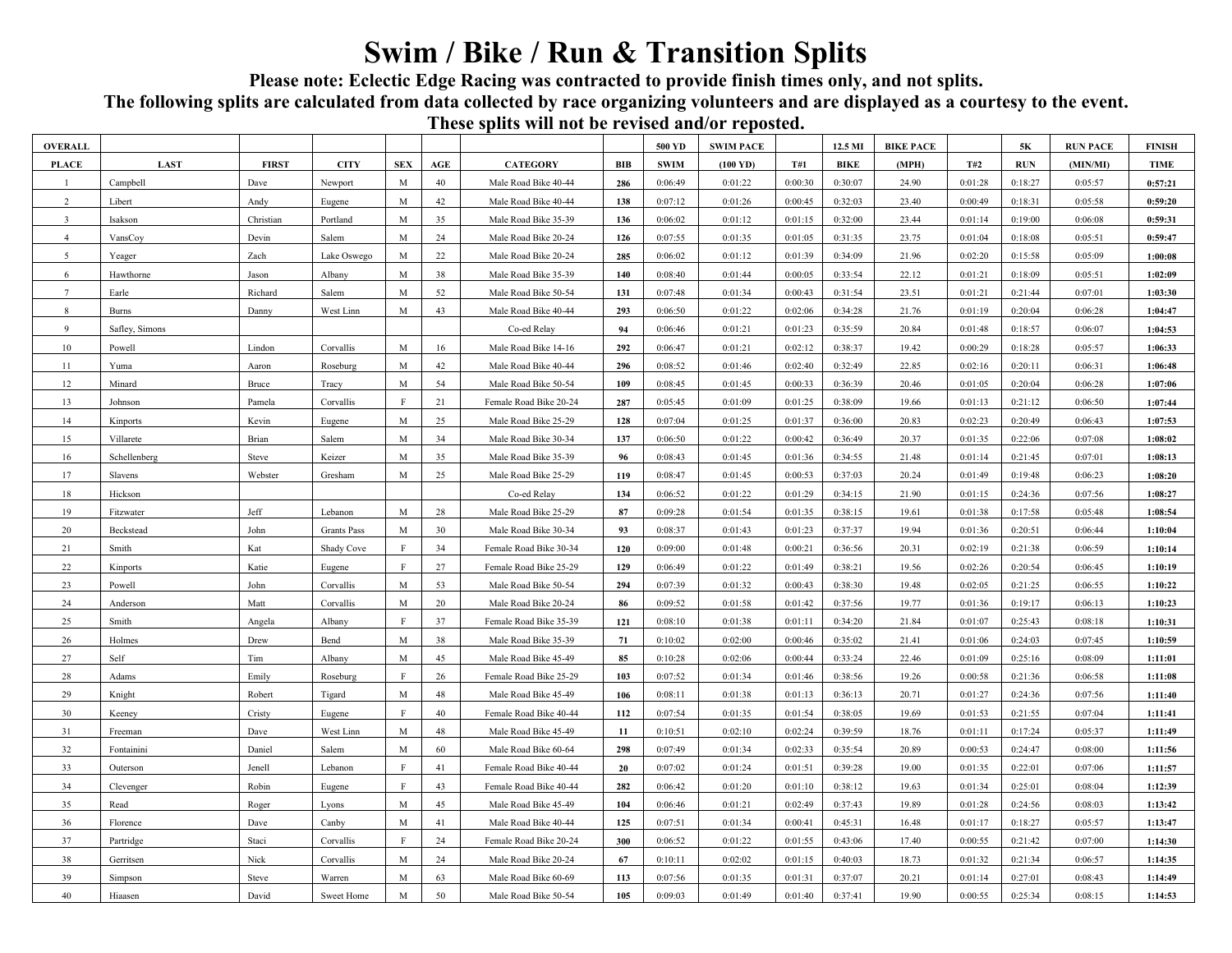| 41     | Haarberg                    | Neal        | Portland     | M           | 34 | Male Road Bike 30-34     | 132 | 0:06:57 | 0:01:23 | 0:02:02 | 0:40:50 | 18.37 | 0:03:09 | 0:22:34 | 0:07:17 | 1:15:32 |
|--------|-----------------------------|-------------|--------------|-------------|----|--------------------------|-----|---------|---------|---------|---------|-------|---------|---------|---------|---------|
| 42     | Bacigalupi                  | Jesse       | Roseburg     | M           | 33 | Male Road Bike 30-34     | 102 | 0:08:07 | 0:01:37 | 0:03:20 | 0:38:47 | 19.34 | 0:01:36 | 0:23:46 | 0:07:40 | 1:15:36 |
| 43     | Olafson                     | Darsy (BJ)  | Keizer       | M           | 33 | Male Road Bike 30-34     | 95  | 0:08:51 | 0:01:46 | 0:01:24 | 0:42:16 | 17.74 | 0:01:24 | 0:21:52 | 0:07:03 | 1:15:47 |
| 44     | Taylor                      | Kathryn     | Albany       | F           | 27 | Female Road Bike 25-29   | 284 | 0:06:09 | 0:01:14 | 0:02:52 | 0:45:07 | 16.62 | 0:03:34 | 0:18:29 | 0:05:58 | 1:16:11 |
| 45     | Swensen                     | Mark        | Lebanon      | M           | 26 | Male Road Bike 25-29     | 74  | 0:09:03 | 0:01:49 | 0:01:43 | 0:38:50 | 19.31 | 0:01:22 | 0:25:54 | 0:08:21 | 1:16:52 |
| 46     | Clarkson                    | Ed          | Salem        | M           | 38 | Male Mountain Bike 30-39 | 32  | 0:10:07 | 0:02:01 | 0:01:38 | 0:40:57 | 18.32 | 0:01:13 | 0:23:06 | 0:07:27 | 1:17:01 |
| 47     | Thrower                     | Ashley      | Portland     | F           | 23 | Female Road Bike 20-24   | 110 | 0:07:56 | 0:01:35 | 0:01:55 | 0:41:13 | 18.20 | 0:00:52 | 0:25:18 | 0:08:10 | 1:17:14 |
| 48     | Gulaskey, Tetzlaff, Stinson |             |              |             |    | Co-ed Relay              | 291 | 0:08:11 | 0:01:38 | 0:00:28 | 0:40:08 | 18.69 | 0:03:01 | 0:25:42 | 0:08:17 | 1:17:30 |
| 49     | McIlmoil                    | Caleb       | Lake oswego  | M           | 27 | Male Road Bike 25-29     | 78  | 0:08:10 | 0:01:38 | 0:01:23 | 0:38:18 | 19.58 | 0:01:08 | 0:28:42 | 0:09:15 | 1:17:41 |
| 50     | Ketcham                     | Pat         | Corvallis    | F           | 50 | Female Road Bike 50-54   | 90  | 0:09:36 | 0:01:55 | 0:02:04 | 0:39:52 | 18.81 | 0:01:25 | 0:24:58 | 0:08:03 | 1:17:55 |
| 51     | Hoehne                      | Dustin      | Salem        | M           | 44 | Male Road Bike 40-44     | 56  | 0:09:54 | 0:01:59 | 0:01:14 | 0:40:54 | 18.34 | 0:00:56 | 0:25:25 | 0:08:12 | 1:18:23 |
| 52     | Alden                       | William     | Albany       | M           | 61 | Male Road Bike 60-69     | 84  | 0:09:45 | 0:01:57 | 0:01:31 | 0:37:20 | 20.09 | 0:01:14 | 0:28:46 | 0:09:17 | 1:18:36 |
| 53     | Korala                      | Ashan       | Corvallis    | M           | 22 | Male Road Bike 20-24     | 101 | 0:07:59 | 0:01:36 | 0:03:26 | 0:39:17 | 19.09 | 0:01:17 | 0:26:41 | 0:08:36 | 1:18:40 |
| 54     | Hopkins                     | Dan         | West Linn    | M           | 37 | Male Road Bike 35-39     | 73  | 0:10:02 | 0:02:00 | 0:01:55 | 0:40:59 | 18.30 | 0:01:21 | 0:24:35 | 0:07:56 | 1:18:52 |
| 55     | Smith                       | Andy        | Bend         | M           | 58 | Male Road Bike 55-59     | 75  | 0:08:02 | 0:01:36 | 0:00:51 | 0:40:44 | 18.41 | 0:01:18 | 0:27:57 | 0:09:01 | 1:18:52 |
| 56     | Hoffert-Hay                 | Denise      | Albany       | F           | 34 | Female Road Bike 30-34   | 91  | 0:09:22 | 0:01:52 | 0:00:47 | 0:39:04 | 19.20 | 0:00:58 | 0:28:46 | 0:09:17 | 1:18:57 |
| 57     | <b>Burns</b>                | Angela      | West Linn    | F           | 33 | Female Road Bike 30-34   | 295 | 0:06:17 | 0:01:15 | 0:04:55 | 0:49:49 | 15.06 | 0:01:23 | 0:17:03 | 0:05:30 | 1:19:27 |
| 58     | Newell                      | Matt        | Boring       | M           | 36 | Male Road Bike 35-39     | 18  | 0:11:00 | 0:02:12 | 0:02:15 | 0:39:33 | 18.96 | 0:00:50 | 0:26:07 | 0:08:25 | 1:19:45 |
| 59     | Simons                      | Rich        | Sandy        | M           | 37 | Male Road Bike 35-39     | 124 | 0:06:58 | 0:01:24 | 0:01:59 | 0:43:37 | 17.20 | 0:01:20 | 0:26:01 | 0:08:24 | 1:19:55 |
| 60     | Skukas                      | Kimberly    | Eugene       | F           | 26 | Female Road Bike 25-29   | 139 | 0:05:56 | 0:01:11 | 0:02:04 | 0:48:55 | 15.33 | 0:00:51 | 0:22:12 | 0:07:10 | 1:19:58 |
| 61     | Clark                       | Dan         | Salem        | M           | 56 | Male Road Bike 55-59     | 76  | 0:08:47 | 0:01:45 | 0:02:08 | 0:41:25 | 18.11 | 0:01:20 | 0:26:32 | 0:08:34 | 1:20:12 |
| 62     | Luse                        | Jared       | Salem        | M           | 26 | Male Road Bike 25-29     | 81  | 0:10:14 | 0:02:03 | 0:01:26 | 0:39:19 | 19.08 | 0:01:44 | 0:27:44 | 0:08:57 | 1:20:27 |
| 63     | Rollins                     | Bryan       | Salem        | M           | 34 | Male Road Bike 30-34     | 123 | 0:07:14 | 0:01:27 | 0:03:43 | 0:44:49 | 16.73 | 0:03:03 | 0:21:50 | 0:07:03 | 1:20:39 |
| 64     | Lawrence                    | Will        | Eugene       | M           | 31 | Male Road Bike 30-34     | -1  | 0:10:51 | 0:02:10 | 0:02:17 | 0:40:14 | 18.64 | 0:01:11 | 0:26:07 | 0:08:25 | 1:20:40 |
| 65     | Vellutini                   | Adam        | Eugene       | M           | 32 | Male Road Bike 30-34     | 61  | 0:10:20 | 0:02:04 | 0:02:43 | 0:41:35 | 18.04 | 0:00:53 | 0:25:50 | 0:08:20 | 1:21:21 |
| 66     | Curtis                      | Francis     | Salem        | M           | 46 | Male Road Bike 45-49     | 54  | 0:11:38 | 0:02:20 | 0:01:41 | 0:40:14 | 18.64 | 0:01:12 | 0:26:44 | 0:08:37 | 1:21:29 |
| 67     | Steen                       | Bill        | Keizer       | M           | 53 | Male Road Bike 50-54     | 88  | 0:10:25 | 0:02:05 | 0:01:33 | 0:41:00 | 18.29 | 0:00:53 | 0:27:46 | 0:08:57 | 1:21:37 |
| 68     | Christopher                 | Kevin       | Lebanon      | M           | 44 | Male Road Bike 40-44     | 28  | 0:11:22 | 0:02:16 | 0:01:51 | 0:36:12 | 20.72 | 0:01:52 | 0:30:20 | 0:09:47 | 1:21:37 |
| 69     | Schimmer                    |             |              |             |    | Co-ed Relay              | 26  | 0:11:46 | 0:02:21 | 0:00:29 | 0:46:14 | 16.22 | 0:00:24 | 0:22:54 | 0:07:23 | 1:21:47 |
| 70     | Robinson                    | Char        | Albany       | F           | 39 | Female Road Bike 35-39   | 122 | 0:07:29 | 0:01:30 | 0:03:35 | 0:40:17 | 18.62 | 0:02:30 | 0:28:09 | 0:09:05 | 1:22:00 |
| 71     | Robbins                     | Fred        | Vancouver    | M           | 64 | Male Road Bike 60-69     | 98  | 0:07:51 | 0:01:34 | 0:03:26 | 0:39:04 | 19.20 | 0:01:37 | 0:30:04 | 0:09:42 | 1:22:02 |
| 72     | Martin                      | Jesse       | Lebanon      | M           | 38 | Male Mountain Bike 30-39 | 79  | 0:10:37 | 0:02:07 | 0:00:31 | 0:43:59 | 17.05 | 0:02:48 | 0:24:11 | 0:07:48 | 1:22:06 |
| 73     | Sell                        | Rodney      | Lebanon      | M           | 55 | Male Road Bike 50-54     | 17  | 0:10:49 | 0:02:10 | 0:03:19 | 0:37:29 | 20.01 | 0:01:19 | 0:29:16 | 0:09:26 | 1:22:12 |
| 74     | Asleson                     | Elke-Marion | Albany       | F           | 57 | Female Road Bike 55-59   | 116 | 0:09:02 | 0:01:48 | 0:02:07 | 0:42:36 | 17.61 | 0:02:01 | 0:26:39 | 0:08:36 | 1:22:25 |
| 75     | Trowbridge                  | Nate        | Springfield  | M           | 16 | Male Road Bike 14-16     | 45  | 0:12:37 | 0:02:31 | 0:02:14 | 0:39:43 | 18.88 | 0:01:01 | 0:27:04 | 0:08:44 | 1:22:39 |
| 76     | French                      | Derek       | Springfield  | M           | 43 | Male Road Bike 40-44     | 41  | 0:13:10 | 0:02:38 | 0:02:14 | 0:42:13 | 17.77 | 0:01:18 | 0:24:07 | 0:07:47 | 1:23:02 |
| 77     | Swanson                     | Nikki       | Eugene       | F           | 39 | Female Road Bike 35-39   | 72  | 0:09:29 | 0:01:54 | 0:01:21 | 0:42:19 | 17.72 | 0:01:16 | 0:28:42 | 0:09:15 | 1:23:07 |
| 78     | Sell, Cole, Stiffler        |             |              |             |    | All Female Relay         | 117 | 0:06:46 | 0:01:21 | 0:01:09 | 0:47:06 | 15.92 | 0:01:42 | 0:26:27 | 0:08:32 | 1:23:10 |
| 79     | Gomez                       | Fernando    | Beaverton    | M           | 42 | Male Road Bike 40-44     | 8   | 0:11:32 | 0:02:18 | 0:02:17 | 0:39:41 | 18.90 | 0:01:09 | 0:28:41 | 0:09:15 | 1:23:20 |
| $80\,$ | McClain                     | Rick        | Sherwood     | $\mathbf M$ | 47 | Male Road Bike 45-49     | 69  | 0:10:32 | 0:02:06 | 0:01:48 | 0:38:57 | 19.26 | 0:01:42 | 0:30:24 | 0:09:48 | 1:23:23 |
| 81     | Lupercio                    | Frank       | Eugene       | M           | 42 | Male Road Bike 40-44     | 60  | 0:10:44 | 0:02:09 | 0:02:19 | 0:42:07 | 17.81 | 0:01:44 | 0:26:56 | 0:08:41 | 1:23:50 |
| 82     | Moore                       | Jonathan    | Vancouver    | M           | 38 | Male Road Bike 35-39     | 66  | 0:09:53 | 0:01:59 | 0:02:51 | 0:44:29 | 16.86 | 0:01:27 | 0:25:16 | 0:08:09 | 1:23:56 |
| 83     | Eady                        | Rachel      | Corvallis    | F           | 23 | Female Road Bike 20-24   | 36  | 0:11:01 | 0:02:12 | 0:00:47 | 0:40:24 | 18.56 | 0:01:06 | 0:30:49 | 0:09:56 | 1:24:07 |
| 84     | Adams                       | Brannick    | Roseburg     | M           | 31 | Male Road Bike 30-34     | 297 | 0:14:02 | 0:02:48 | 0:02:05 | 0:41:33 | 18.05 | 0:01:20 | 0:25:07 | 0:08:06 | 1:24:07 |
| 85     | Trowbridge                  | Ray         | Springfield  | M           | 45 | Male Road Bike 45-49     | 46  | 0:14:13 | 0:02:51 | 0:01:44 | 0:37:25 | 20.04 | 0:01:05 | 0:29:47 | 0:09:36 | 1:24:14 |
| 86     | Beathe                      | Jennifer    | Albany       | F           | 33 | Female Road Bike 30-34   | 89  | 0:09:34 | 0:01:55 | 0:01:49 | 0:43:47 | 17.13 | 0:02:18 | 0:27:11 | 0:08:46 | 1:24:39 |
| 87     | Howry                       | Victoria    | Pacific City | F           | 56 | Female Road Bike 55-59   | 70  | 0:09:57 | 0:01:59 | 0:01:50 | 0:39:37 | 18.93 | 0:01:24 | 0:32:53 | 0:10:36 | 1:25:41 |
| 88     | Holstedt                    | Peggy       | Salem        | F           | 56 | Female Road Bike 55-59   | 77  | 0:08:46 | 0:01:45 | 0:01:16 | 0:43:39 | 17.18 | 0:01:05 | 0:31:02 | 0:10:01 | 1:25:48 |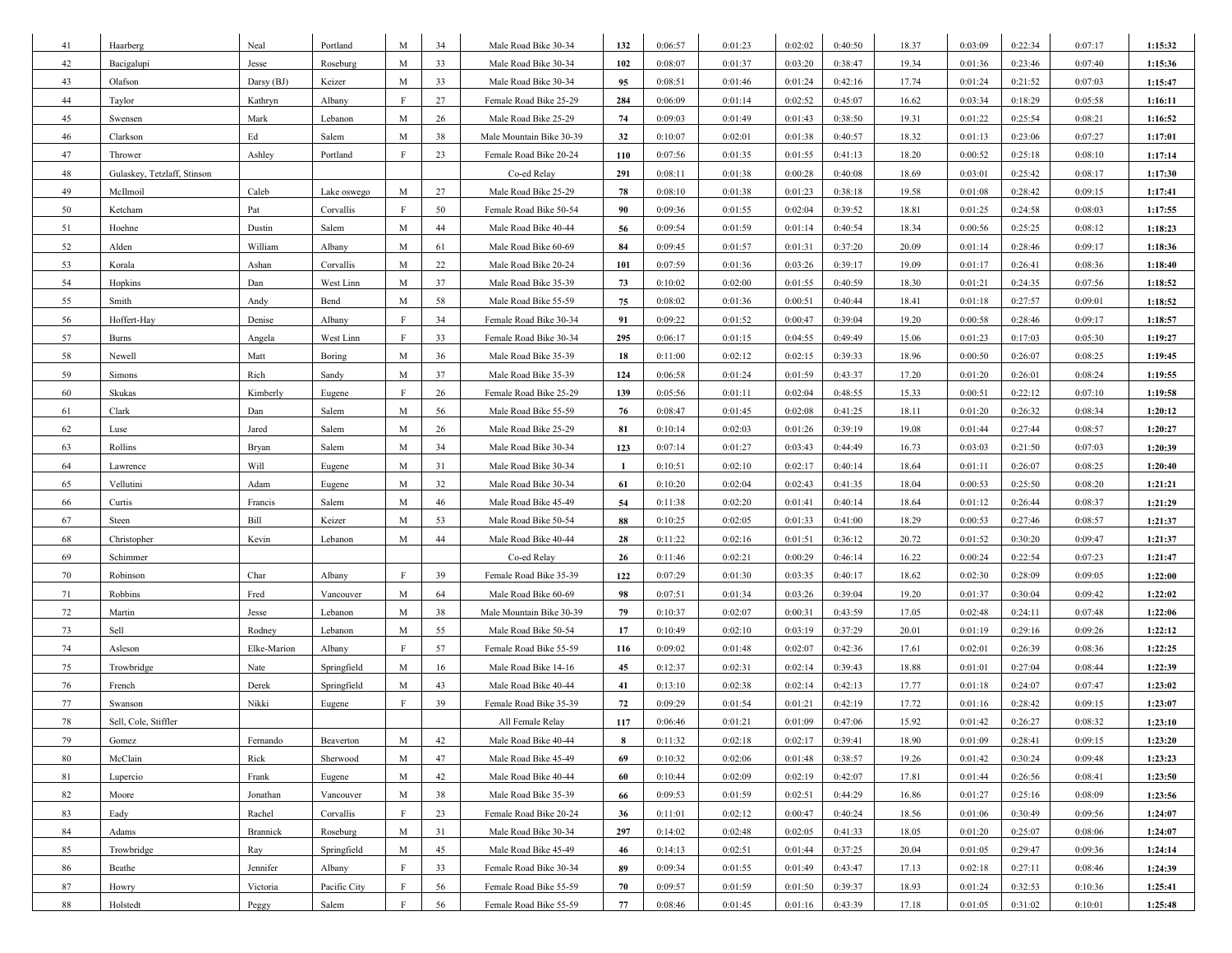| 89  | Christopher, Davis, Thayer |               |               |              |    | All Female Relay           | 130 | 0:05:56 | 0:01:11 | 0:01:19 | 0:44:56 | 16.69 | 0:01:37 | 0:32:03 | 0:10:20 | 1:25:51 |
|-----|----------------------------|---------------|---------------|--------------|----|----------------------------|-----|---------|---------|---------|---------|-------|---------|---------|---------|---------|
| 90  | Duarte                     | David         | Toledo        | M            | 30 | Male Road Bike 30-34       | 24  | 0:09:57 | 0:01:59 | 0:01:56 | 0:44:30 | 16.85 | 0:01:07 | 0:28:35 | 0:09:13 | 1:26:05 |
| 91  | Davis                      | Adam          | Roseburg      | M            | 31 | Male Road Bike 30-34       | 301 | 0:12:50 | 0:02:34 | 0:01:37 | 0:51:21 | 14.61 | 0:00:56 | 0:19:22 | 0:06:15 | 1:26:06 |
| 92  | Trowbridge                 | Becki         | Springfield   | F            | 43 | Female Road Bike 40-44     | 40  | 0:12:32 | 0:02:30 | 0:01:08 | 0:39:17 | 19.09 | 0:01:04 | 0:32:06 | 0:10:21 | 1:26:07 |
| 93  | Flannery                   | Greg          | Corvallis     | М            | 48 | Male Mountain Bike 40-49   | 52  | 0:10:05 | 0:02:01 | 0:01:39 | 0:47:41 | 15.73 | 0:01:12 | 0:26:14 | 0:08:28 | 1:26:51 |
| 94  | Rumage                     | Jamie         | Corvallis     | F            | 34 | Female Road Bike 30-34     | 31  | 0:12:18 | 0:02:28 | 0:01:45 | 0:43:33 | 17.22 | 0:01:12 | 0:28:10 | 0:09:05 | 1:26:58 |
| 95  | Ruef                       | Jim           | Lebanon       | М            | 56 | Male Road Bike 55-59       | 14  | 0:12:56 | 0:02:35 | 0:01:32 | 0:41:51 | 17.92 | 0:01:07 | 0:29:45 | 0:09:36 | 1:27:11 |
| 96  | De Sully                   | Chuck         | Springfield   | M            | 32 | Male Mountain Bike 30-39   | 48  | 0:10:35 | 0:02:07 | 0:01:56 | 0:45:40 | 16.42 | 0:01:29 | 0:27:40 | 0:08:55 | 1:27:20 |
| 97  | Kiesz                      | Lindsey       | Bend          | F            | 29 | Female Road Bike 25-29     | 107 | 0:07:45 | 0:01:33 | 0:02:27 | 0:43:27 | 17.26 | 0:01:11 | 0:32:49 | 0:10:35 | 1:27:39 |
| 98  | Chapman                    | Mike          | Salem         | М            | 46 | Male Road Bike 45-49       | 39  | 0:10:11 | 0:02:02 | 0:01:39 | 0:45:14 | 16.58 | 0:01:11 | 0:29:29 | 0:09:31 | 1:27:44 |
| 99  | Davies                     | Doug          | Portland      | M            | 44 | Male Road Bike 40-44       | 58  | 0:12:29 | 0:02:30 | 0:01:44 | 0:45:33 | 16.47 | 0:00:57 | 0:27:19 | 0:08:49 | 1:28:02 |
| 100 | Flannery                   | Anne          | Corvallis     | F            | 48 | Female Mountain Bike 40-49 | 92  | 0:08:56 | 0:01:47 | 0:01:37 | 0:47:42 | 15.72 | 0:01:36 | 0:29:15 | 0:09:26 | 1:29:06 |
| 101 | Goodwin                    | Andy          | Corvallis     | M            | 23 | Male Mountain Bike 20-29   | 38  | 0:11:54 | 0:02:23 | 0:03:09 | 0:43:10 | 17.37 | 0:00:40 | 0:30:18 | 0:09:46 | 1:29:11 |
| 102 | Jantzi                     | Lori          | Albany        | F            | 25 | Female Road Bike 25-29     | 290 | 0:12:56 | 0:02:35 | 0:00:55 | 0:55:06 | 13.61 | 0:01:19 | 0:19:21 | 0:06:15 | 1:29:37 |
| 103 | Nichols                    | Lisa          | Keizer        | F            | 38 | Female Road Bike 35-39     | 65  | 0:09:37 | 0:01:55 | 0:03:24 | 0:45:07 | 16.62 | 0:01:40 | 0:30:01 | 0:09:41 | 1:29:49 |
| 104 | McCoy                      | Bonny         | Corvallis     | $\mathbf{F}$ | 30 | Female Mountain Bike 30-39 | 30  | 0:13:08 | 0:02:38 | 0:02:35 | 0:46:51 | 16.01 | 0:01:16 | 0:26:19 | 0:08:29 | 1:30:09 |
| 105 | Newton                     | Kristen       | Jefferson     | F            | 25 | Female Road Bike 25-29     | 21  | 0:10:51 | 0:02:10 | 0:02:19 | 0:51:37 | 14.53 | 0:00:58 | 0:24:27 | 0:07:53 | 1:30:12 |
| 106 | Mones                      | Stewart       | Eugene        | M            | 40 | Male Road Bike 40-44       | 82  | 0:09:59 | 0:02:00 | 0:02:25 | 0:46:11 | 16.24 | 0:01:27 | 0:30:25 | 0:09:49 | 1:30:27 |
| 107 | Balaban                    | Gerald        | Dallas        | M            | 61 | Male Road Bike 60-69       | 43  | 0:13:01 | 0:02:36 | 0:02:12 | 0:41:35 | 18.04 | 0:01:45 | 0:31:58 | 0:10:19 | 1:30:31 |
| 108 | Skorich                    | Becky         | Portland      | F            | 33 | Female Road Bike 30-34     | 6   | 0:11:56 | 0:02:23 | 0:04:04 | 0:48:22 | 15.51 | 0:00:31 | 0:26:16 | 0:08:28 | 1:31:09 |
| 109 | Kau                        | Justin        | Albany        | M            | 22 | Male Road Bike 20-24       | 114 | 0:10:25 | 0:02:05 | 0:03:59 | 0:48:35 | 15.44 | 0:01:53 | 0:26:21 | 0:08:30 | 1:31:13 |
| 110 | Carver                     | Deborah       | Eugene        | F            | 57 | Female Road Bike 55-59     | 53  | 0:11:20 | 0:02:16 | 0:02:26 | 0:43:56 | 17.07 | 0:01:08 | 0:32:29 | 0:10:29 | 1:31:19 |
| 111 | Stallings                  | Dustin        | Portland      | M            | 28 | Male Road Bike 25-29       | 281 | 0:07:08 | 0:01:26 | 0:02:40 | 0:53:07 | 14.12 | 0:00:53 | 0:27:53 | 0:09:00 | 1:31:41 |
| 112 | Maison                     | Carol         | Lyons         | F            | 51 | Female Road Bike 50-54     | 63  | 0:10:33 | 0:02:07 | 0:02:41 | 0:46:14 | 16.22 | 0:01:14 | 0:31:14 | 0:10:05 | 1:31:56 |
| 113 | Nevius                     | Frank         | Salem         | M            | 52 | Male Road Bike 50-54       | 100 | 0:08:47 | 0:01:45 | 0:03:48 | 0:48:23 | 15.50 | 0:02:57 | 0:28:18 | 0:09:08 | 1:32:13 |
| 114 | Schellenberg               | Kellie        | Keizer        | F            | 36 | Female Road Bike 35-39     | 55  | 0:11:28 | 0:02:18 | 0:03:14 | 0:46:06 | 16.27 | 0:00:34 | 0:30:52 | 0:09:57 | 1:32:14 |
| 115 | Larsen                     |               |               |              |    | Co-ed Relay                | 135 | 0:06:47 | 0:01:21 | 0:00:42 | 0:58:28 | 12.83 | 0:01:19 | 0:26:04 | 0:08:25 | 1:33:20 |
| 116 | Alden                      | Catherine     | Albany        | F            | 60 | Female Road Bike 60-69     | 59  | 0:11:02 | 0:02:12 | 0:01:31 | 0:43:33 | 17.22 | 0:01:42 | 0:37:46 | 0:12:11 | 1:35:34 |
| 117 | Eady                       | Keri          | Sisters       | F            | 50 | Female Road Bike 50-54     | 12  | 0:14:36 | 0:02:55 | 0:03:10 | 0:42:12 | 17.77 | 0:01:47 | 0:33:55 | 0:10:56 | 1:35:40 |
| 118 | Slater                     | Stuntman      | Eugene        | M            | 30 | Male Mountain Bike 30-39   | 80  | 0:10:51 | 0:02:10 | 0:02:45 | 0:51:30 | 14.56 | 0:01:41 | 0:28:58 | 0:09:21 | 1:35:45 |
| 119 | Spencer                    | Atlanta       | Tualatin      | F            | 33 | Female Road Bike 30-34     | 23  | 0:10:49 | 0:02:10 | 0:02:47 | 0:50:28 | 14.86 | 0:00:24 | 0:31:22 | 0:10:07 | 1:35:50 |
| 120 | Kau                        | Jennifer      | Albany        | F            | 20 | Female Road Bike 20-24     | 115 | 0:08:55 | 0:01:47 | 0:04:10 | 0:50:11 | 14.95 | 0:01:46 | 0:30:52 | 0:09:57 | 1:35:54 |
| 121 | Eckert-Mason               | Kathy         | Corvallis     | F            | 51 | Female Road Bike 50-54     | 111 | 0:07:53 | 0:01:35 | 0:03:56 | 0:51:58 | 14.43 | 0:02:05 | 0:31:05 | 0:10:02 | 1:36:57 |
| 122 | Anderson                   | April         | Eugene        | F            | 50 | Female Road Bike 50-54     | 34  | 0:10:54 | 0:02:11 | 0:03:02 | 0:49:08 | 15.26 | 0:00:56 | 0:34:00 | 0:10:58 | 1:38:00 |
| 123 | Olafson                    | Eva           | Keizer        | F            | 31 | Female Mountain Bike 30-39 | 83  | 0:09:24 | 0:01:53 | 0:02:02 | 0:56:15 | 13.33 | 0:01:52 | 0:28:38 | 0:09:14 | 1:38:11 |
| 124 | Gillean                    | Jerri         | Junction City | F            | 35 | Female Road Bike 35-39     | 108 | 0:08:47 | 0:01:45 | 0:03:06 | 0:46:47 | 16.03 | 0:01:17 | 0:38:15 | 0:12:20 | 1:38:12 |
| 125 | Steen                      | Denise        | Keizer        | F            | 52 | Female Road Bike 50-54     | 35  | 0:13:51 | 0:02:46 | 0:03:43 | 0:50:28 | 14.86 | 0:00:42 | 0:29:31 | 0:09:31 | 1:38:15 |
| 126 | Grabow                     | Yvette        | North Bend    | F            | 48 | Female Road Bike 45-49     | 10  | 0:11:46 | 0:02:21 | 0:02:48 | 0:48:08 | 15.58 | 0:00:23 | 0:35:24 | 0:11:25 | 1:38:29 |
| 127 | Olson                      | Shalyse       | Salem         | F            | 28 | Female Mountain Bike 20-29 | 15  | 0:10:53 | 0:02:11 | 0:02:00 | 0:57:43 | 12.99 | 0:00:48 | 0:27:09 | 0:08:45 | 1:38:33 |
| 128 | Bair                       | Jennifer      | Camas         | $\rm F$      | 32 | Female Road Bike 30-34     | 47  | 0:12:08 | 0:02:26 | 0:02:15 | 0:43:47 | 17.13 | 0:01:36 | 0:38:48 | 0:12:31 | 1:38:34 |
| 129 | Brown                      | Amy           | Tigard        | $\mathbf F$  | 37 | Female Road Bike 35-39     | 50  | 0:11:27 | 0:02:17 | 0:02:58 | 0:49:37 | 15.12 | 0:01:39 | 0:33:15 | 0:10:44 | 1:38:56 |
| 130 | Prati                      | <b>Brandy</b> | Tualatin      | F            | 26 | Female Road Bike 25-29     | 27  | 0:11:03 | 0:02:13 | 0:03:10 | 0:57:54 | 12.95 | 0:00:50 | 0:27:24 | 0:08:50 | 1:40:21 |
| 131 | Aponte                     | Doris         | Lebanon       | $\rm F$      | 55 | Female Road Bike 55-59     | 25  | 0:13:26 | 0:02:41 | 0:03:32 | 0:53:16 | 14.08 | 0:00:50 | 0:29:40 | 0:09:34 | 1:40:44 |
| 132 | Craig                      | Elizabeth     | Victoria      | F            | 52 | Female Mountain Bike 50-59 | 22  | 0:15:19 | 0:03:04 | 0:02:15 | 0:52:15 | 14.35 | 0:02:03 | 0:28:52 | 0:09:19 | 1:40:44 |
| 133 | Hernandez                  | Edith         | Lebanon       | F            | 25 | Female Road Bike 25-29     | 289 | 0:12:23 | 0:02:29 | 0:03:16 | 0:46:41 | 16.07 | 0:00:34 | 0:38:03 | 0:12:16 | 1:40:57 |
| 134 | Jones                      | Sean          | Corvallis     | M            | 36 | Male Road Bike 35-39       | 13  | 0:12:46 | 0:02:33 | 0:03:54 | 0:57:03 | 13.15 | 0:00:48 | 0:26:27 | 0:08:32 | 1:40:58 |
| 135 | Fujii                      | Becki         | Eugene        | $\mathbf F$  | 55 | Female Mountain Bike 50-59 | 29  | 0:12:35 | 0:02:31 | 0:02:42 | 0:55:07 | 13.61 | 0:01:07 | 0:29:37 | 0:09:33 | 1:41:08 |
| 136 | Hiaasen                    | Chris         | Sweet Home    | F            | 49 | Female Road Bike 45-49     | 118 | 0:07:27 | 0:01:29 | 0:02:35 | 1:05:33 | 11.44 | 0:02:03 | 0:23:48 | 0:07:41 | 1:41:26 |